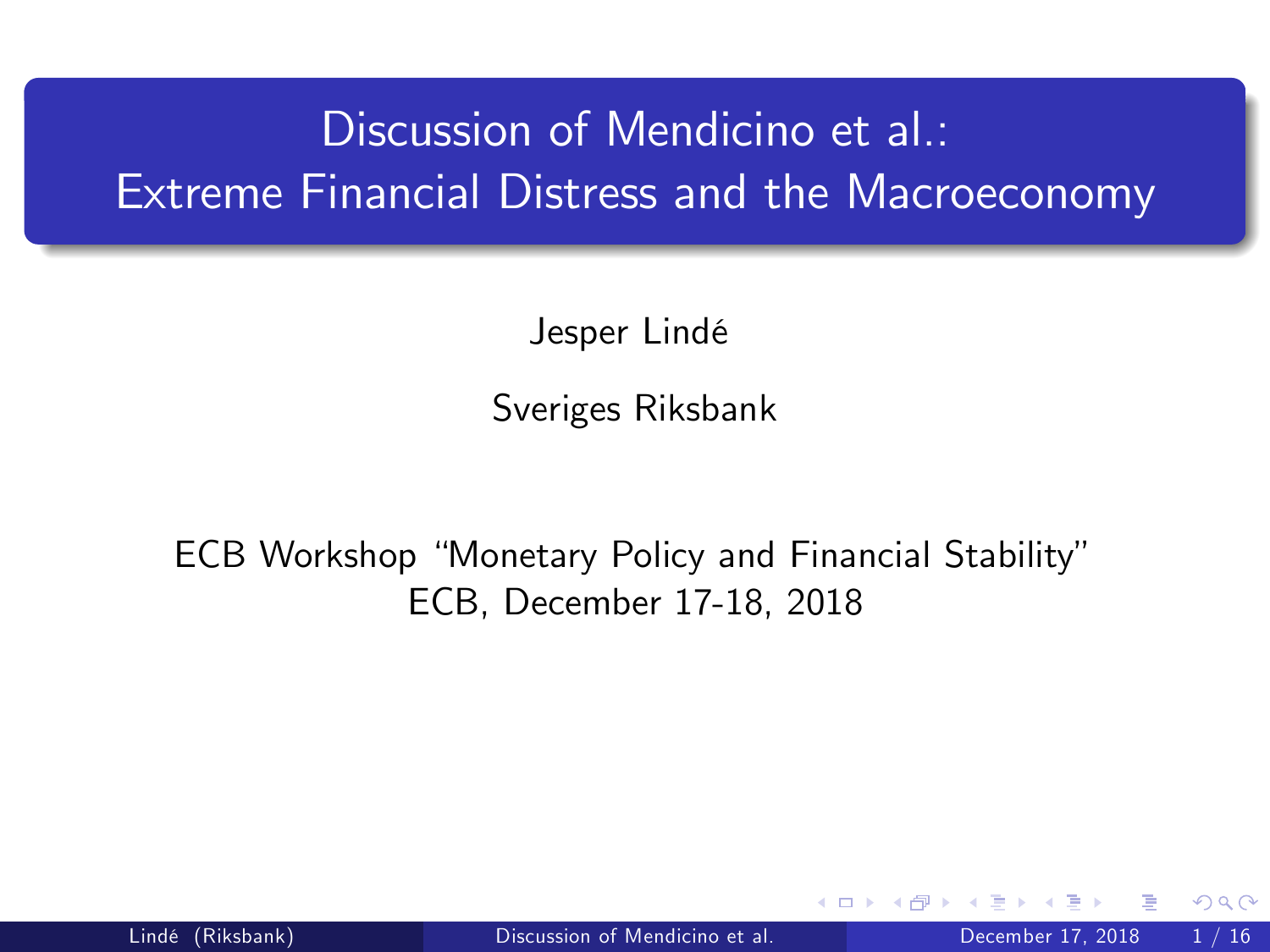Many critics have put forward the view that modern macroeconomic tools developed during the "Great Moderation"  $-$  most prominently DSGE models – proved to be of little use when the United States and the rest of the world entered the Great Recession.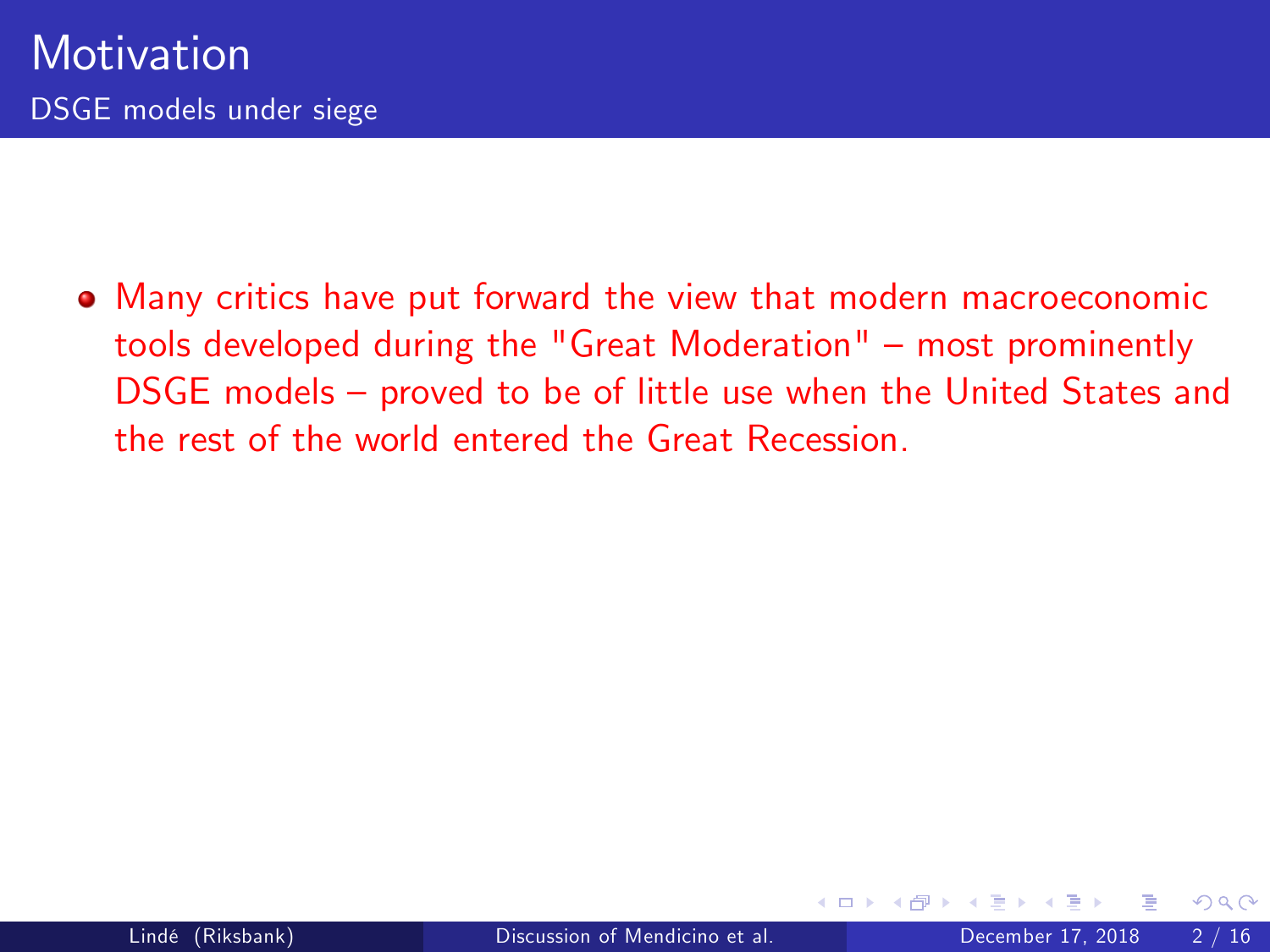- Many critics have put forward the view that modern macroeconomic tools developed during the "Great Moderation"  $-$  most prominently DSGE models – proved to be of little use when the United States and the rest of the world entered the Great Recession.
- In a 2016 paper, this year's Nobel laureate Romer launched a full attack on DSGE models: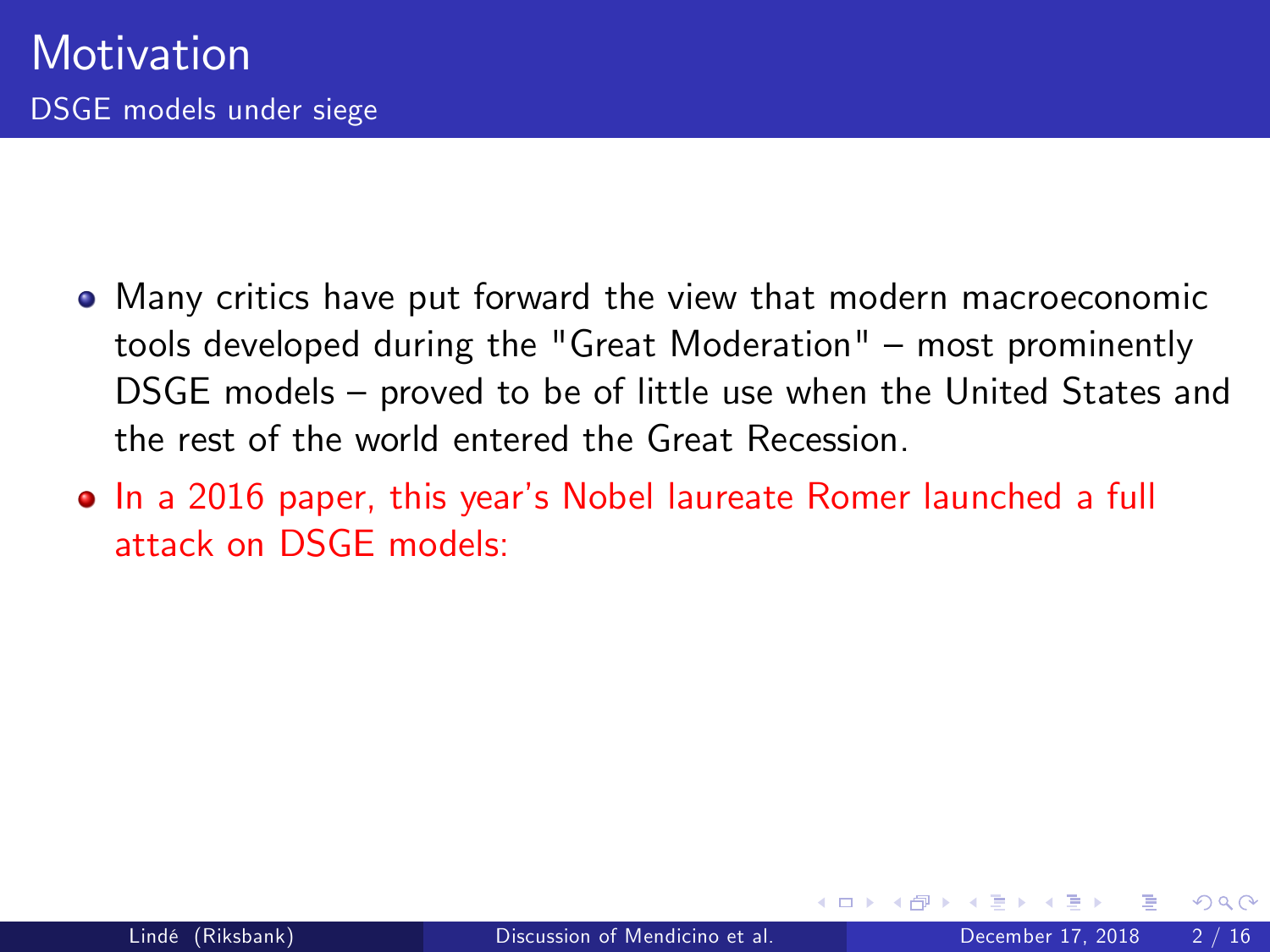- Many critics have put forward the view that modern macroeconomic tools developed during the "Great Moderation"  $-$  most prominently DSGE models – proved to be of little use when the United States and the rest of the world entered the Great Recession.
- In a 2016 paper, this year's Nobel laureate Romer launched a full attack on DSGE models:
	- "For more than three decades, macroeconomics has gone backwards... models attribute fluctuations in aggregate variables to imaginary causal forces that are not influenced by the action that any person takes".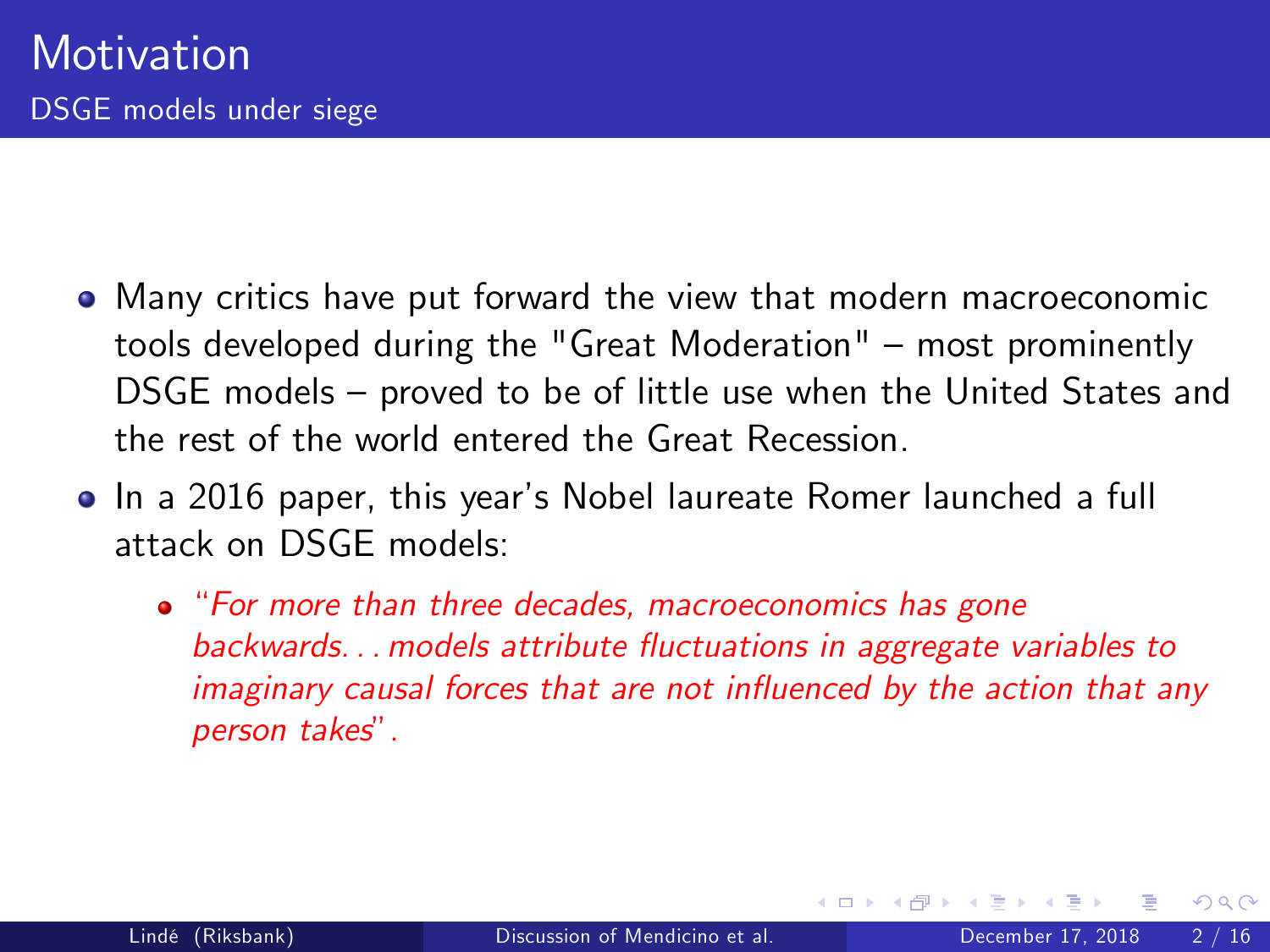### Motivation II LSW (2016): coverage problem of standard linearized models without financial frictions





 $a^{\alpha}$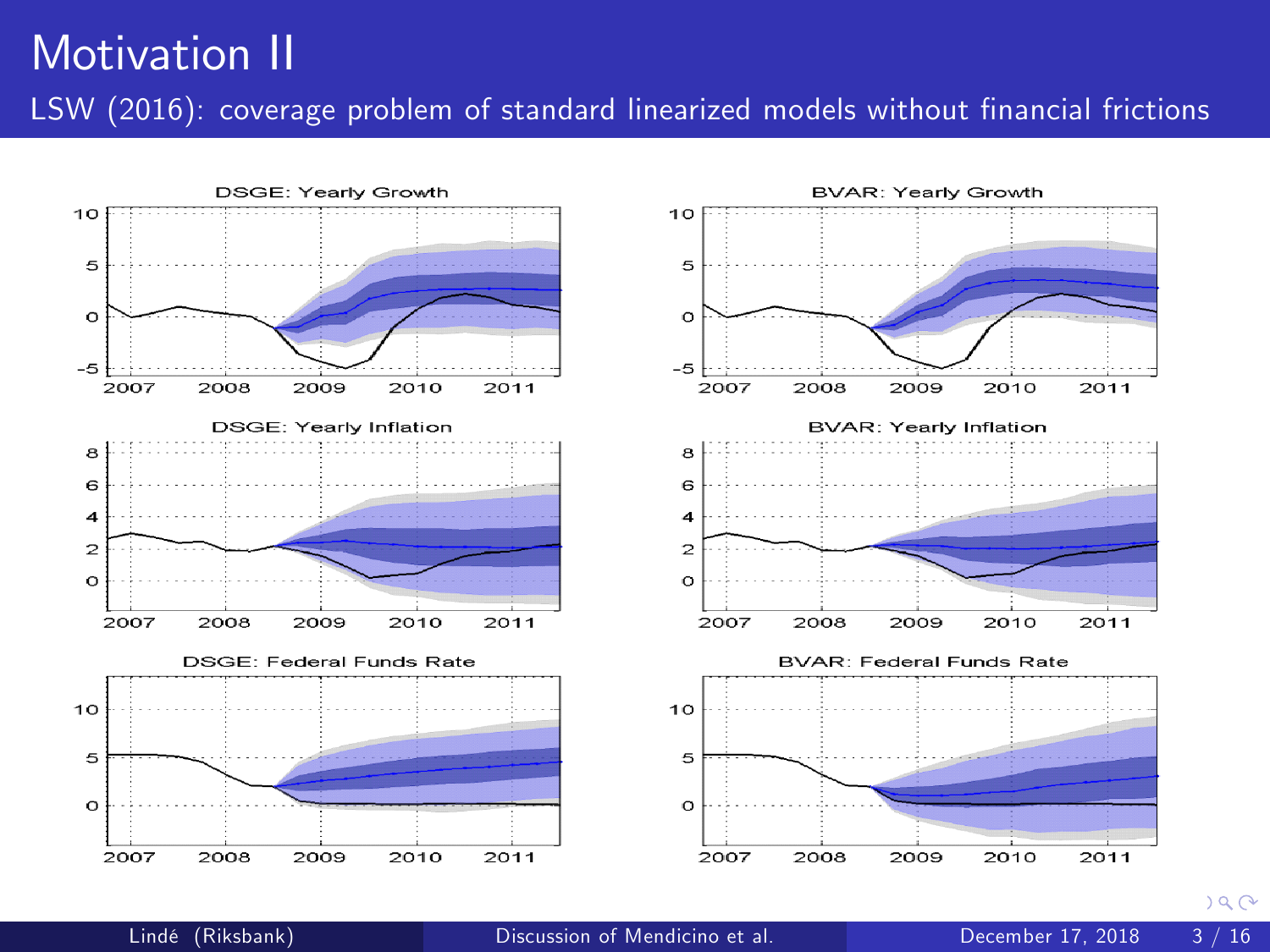Blanchard (2016) and the contributions in Gurkaynak and Tille (2017) argue that DSGE models needs to be augmented with financial frictions to explain the fluctuations we see in the data.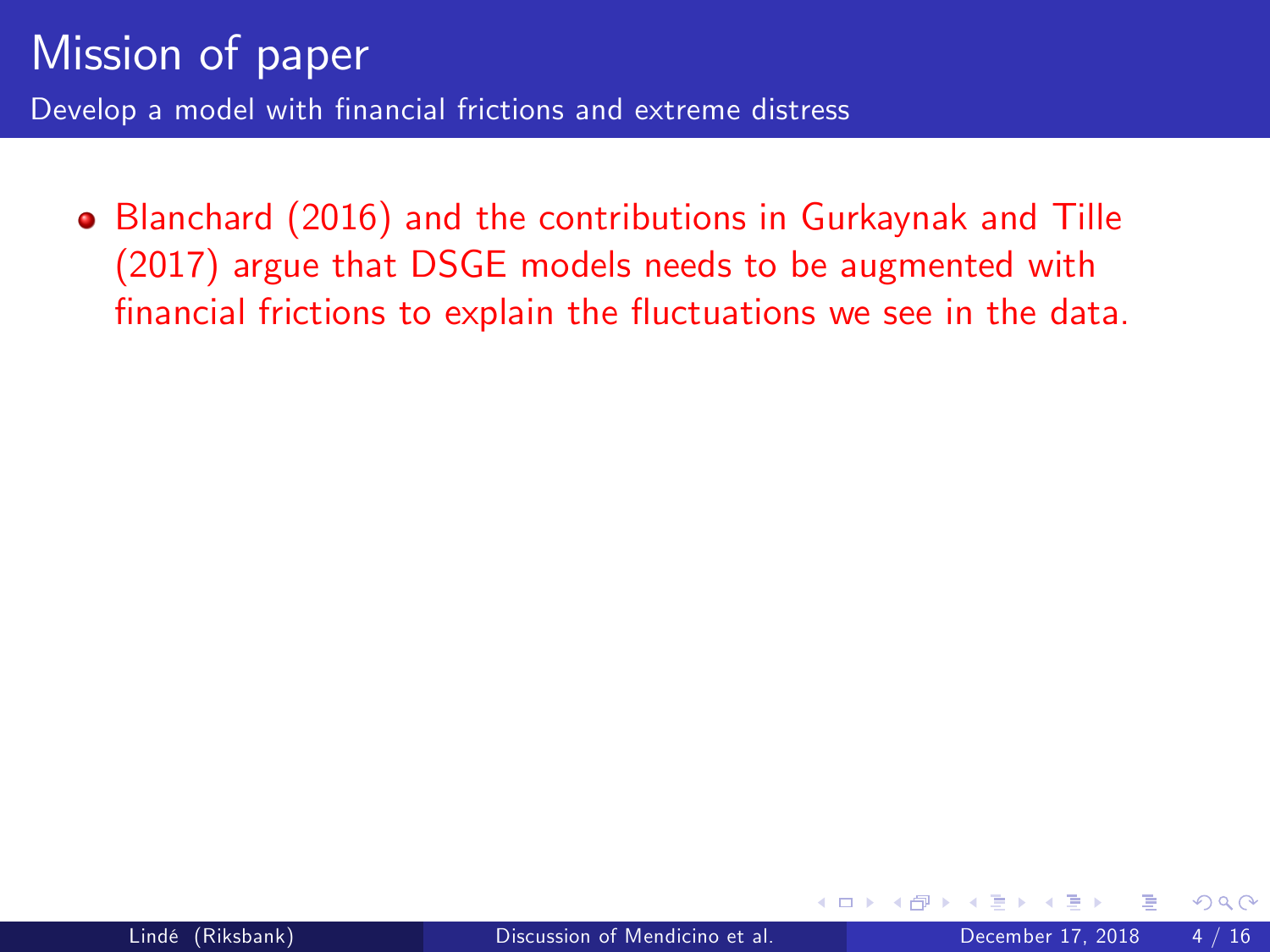- Blanchard (2016) and the contributions in Gurkaynak and Tille (2017) argue that DSGE models needs to be augmented with financial frictions to explain the fluctuations we see in the data.
- But how? LSW (2016) argue that BGG (1999) frictions may not suffice.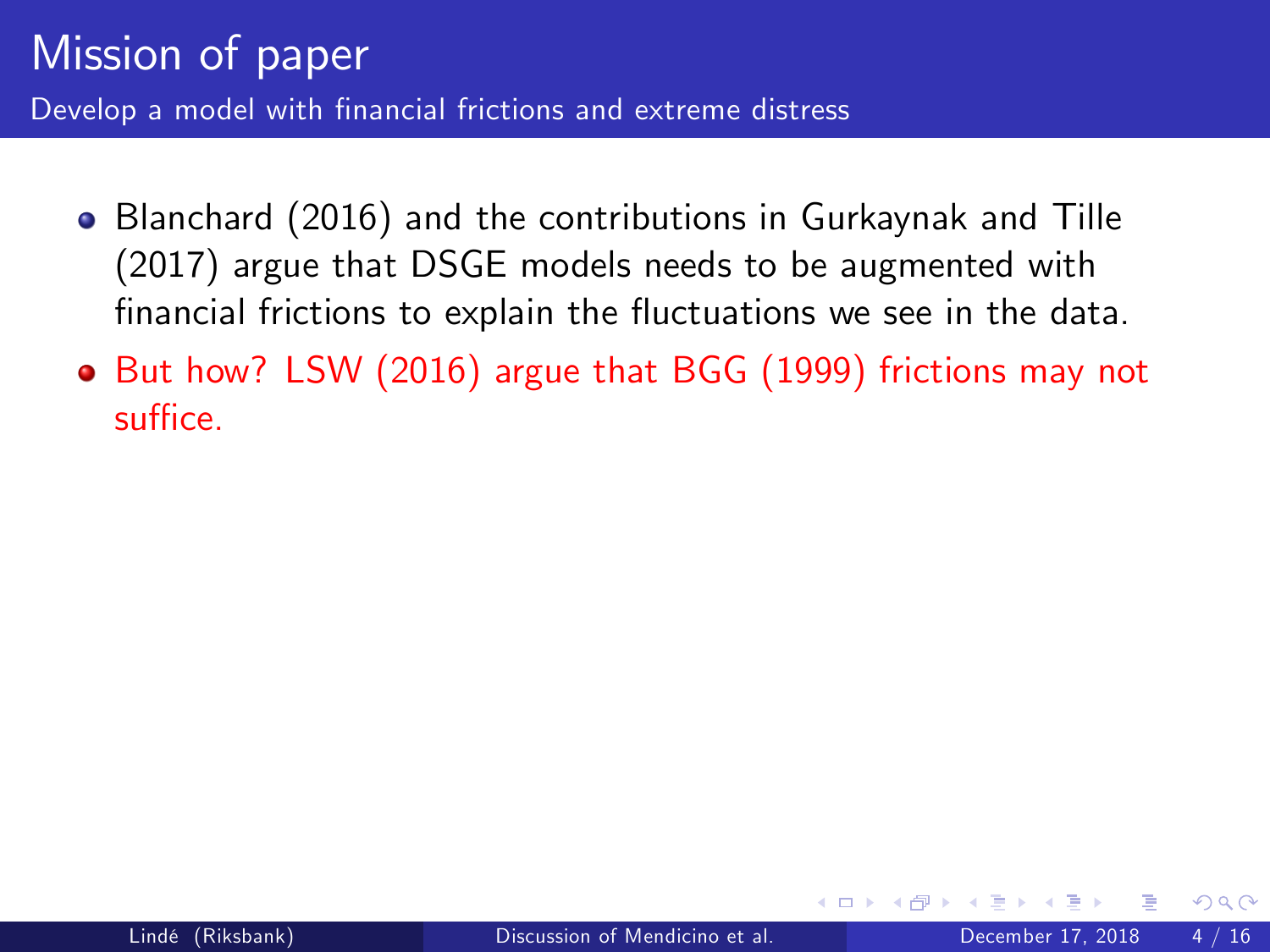- Blanchard (2016) and the contributions in Gurkaynak and Tille (2017) argue that DSGE models needs to be augmented with financial frictions to explain the fluctuations we see in the data.
- But how? LSW (2016) argue that BGG (1999) frictions may not suffice.
- This paper argues that adding *Bank Risk-taking Channel* strengthens the role of financial frictions: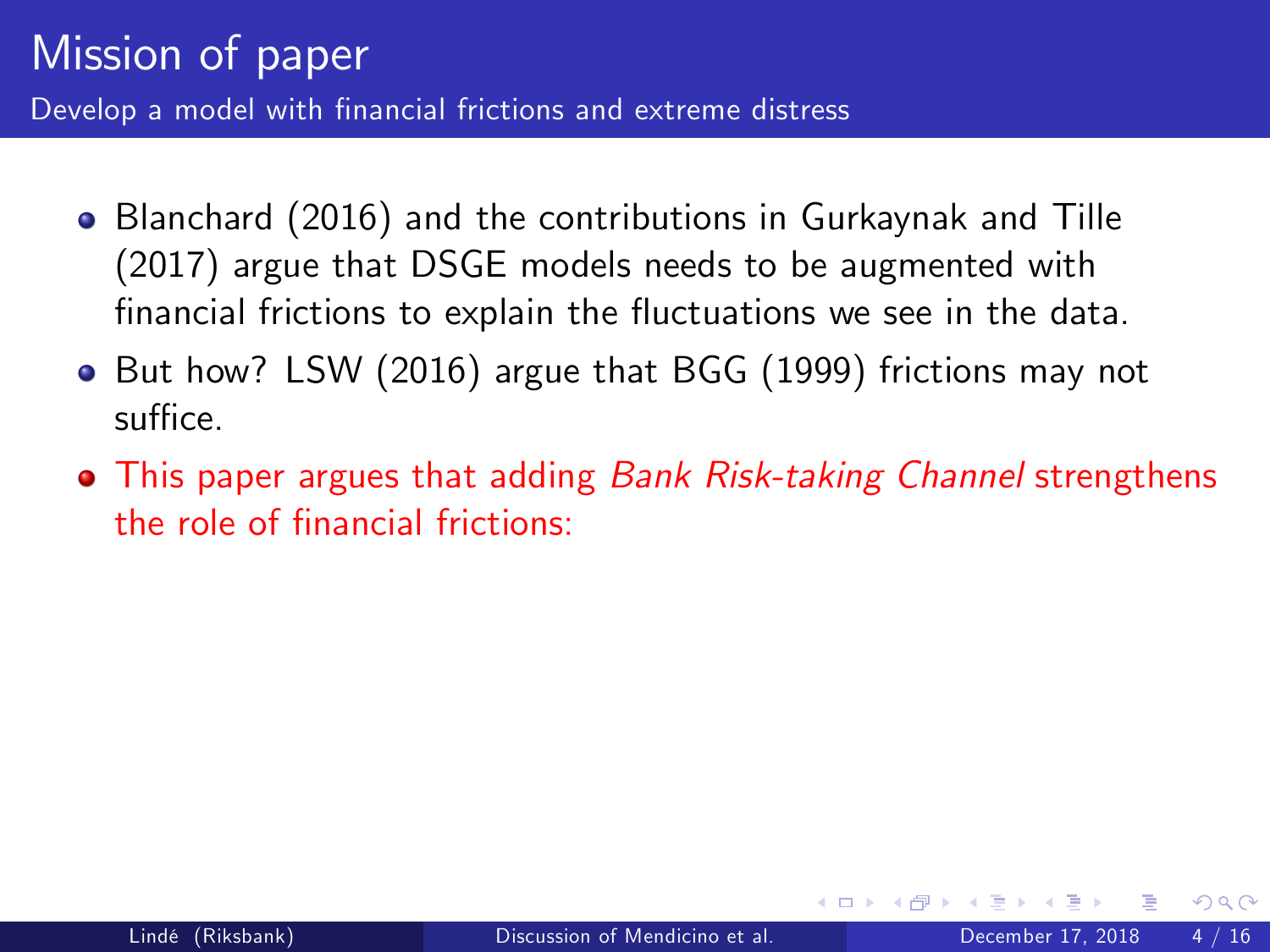- Blanchard (2016) and the contributions in Gurkaynak and Tille (2017) argue that DSGE models needs to be augmented with financial frictions to explain the fluctuations we see in the data.
- But how? LSW (2016) argue that BGG (1999) frictions may not suffice.
- This paper argues that adding *Bank Risk-taking Channel* strengthens the role of financial frictions:
	- Limited liability of banks, defaults if its return lower than value of deposits.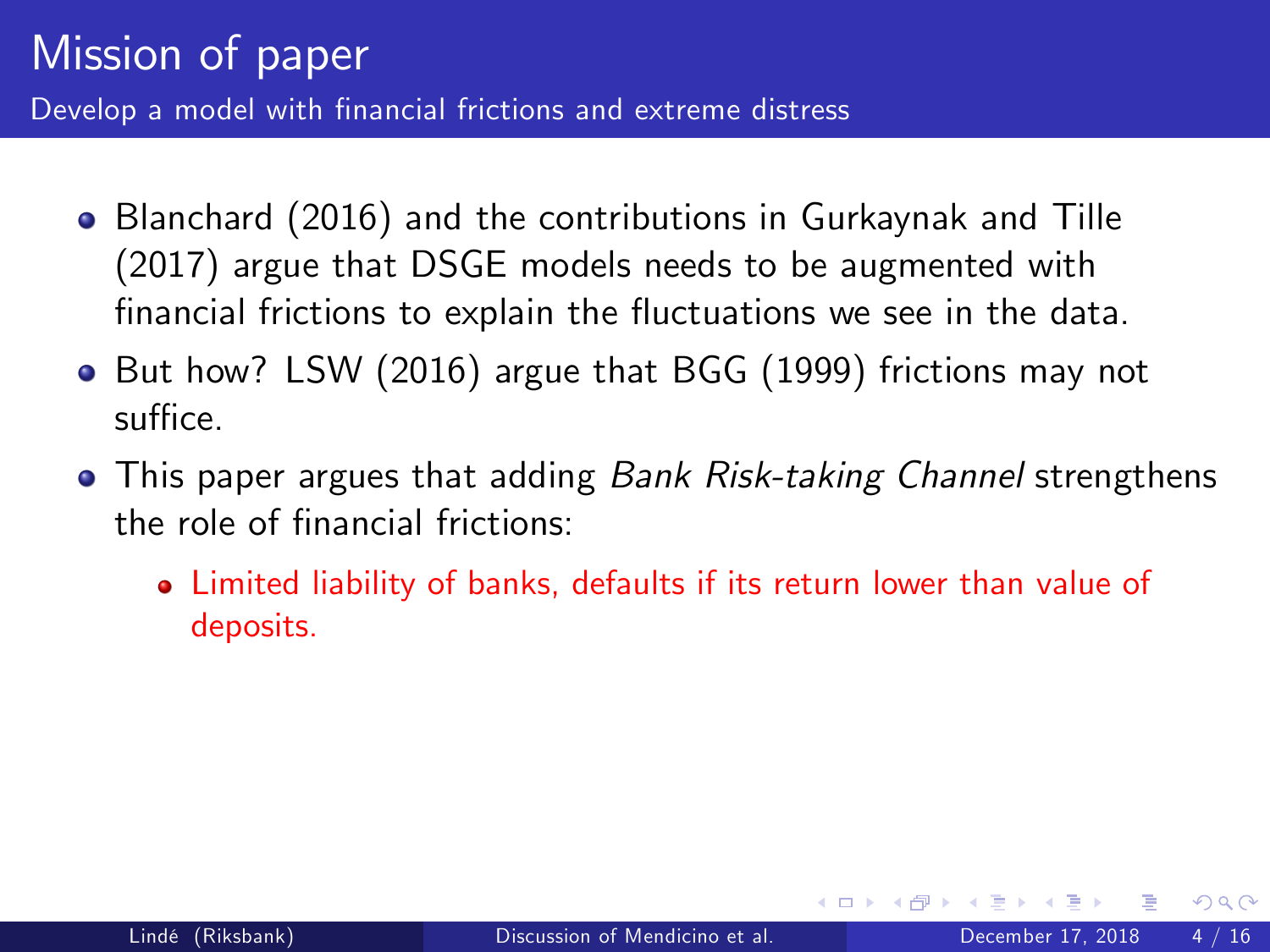- Blanchard (2016) and the contributions in Gurkaynak and Tille (2017) argue that DSGE models needs to be augmented with financial frictions to explain the fluctuations we see in the data.
- But how? LSW (2016) argue that BGG (1999) frictions may not suffice.
- This paper argues that adding *Bank Risk-taking Channel* strengthens the role of financial frictions:
	- Limited liability of banks, defaults if its return lower than value of deposits.
	- Partial deposit insurance imply underpricing of risk by depositors.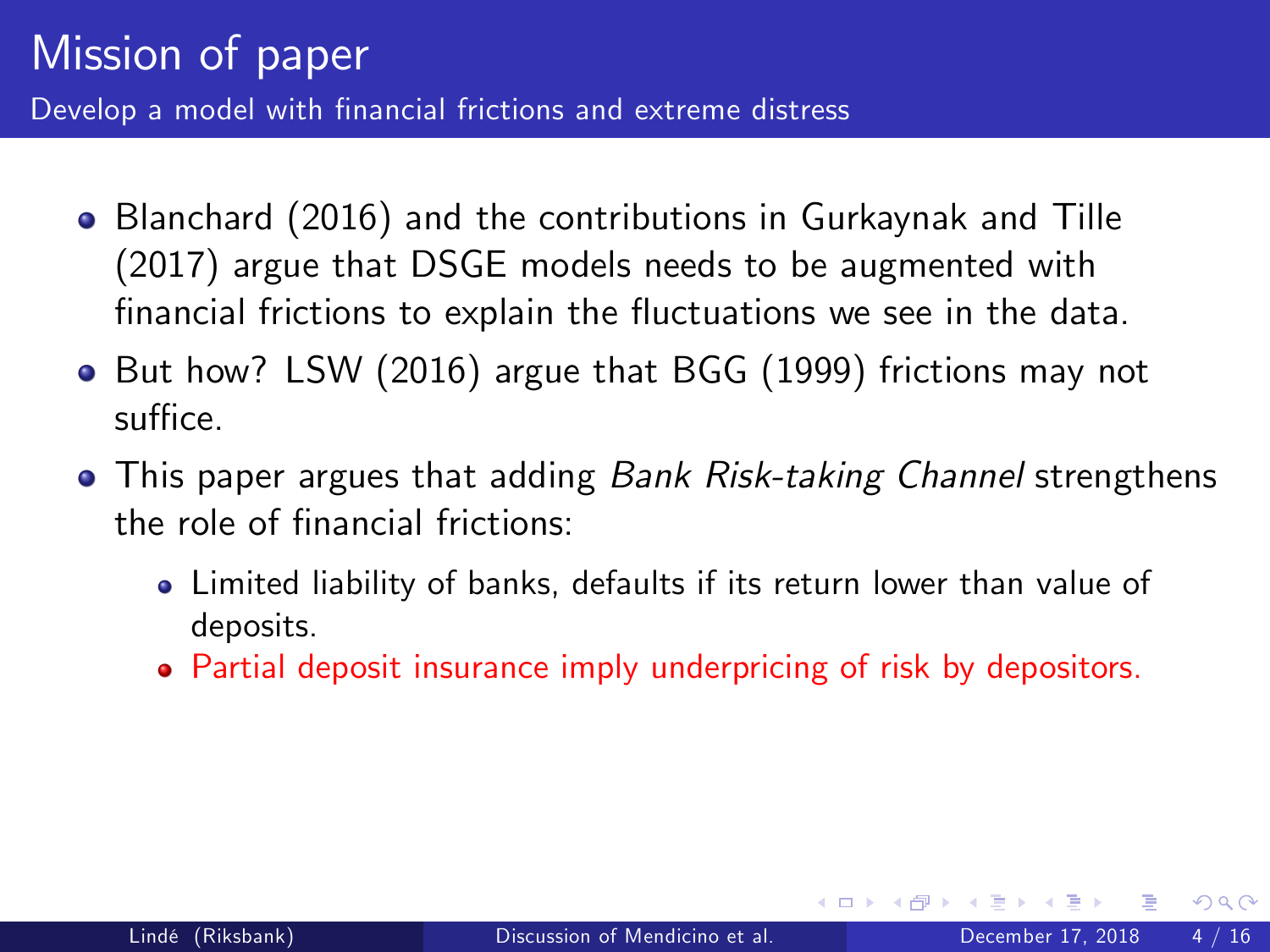- Blanchard (2016) and the contributions in Gurkaynak and Tille (2017) argue that DSGE models needs to be augmented with financial frictions to explain the fluctuations we see in the data.
- But how? LSW (2016) argue that BGG (1999) frictions may not suffice.
- This paper argues that adding *Bank Risk-taking Channel* strengthens the role of financial frictions:
	- Limited liability of banks, defaults if its return lower than value of deposits.
	- Partial deposit insurance imply underpricing of risk by depositors.
- Bottom line message: FF key for understanding macroeconomic fluctuations: both as propagation and impulses.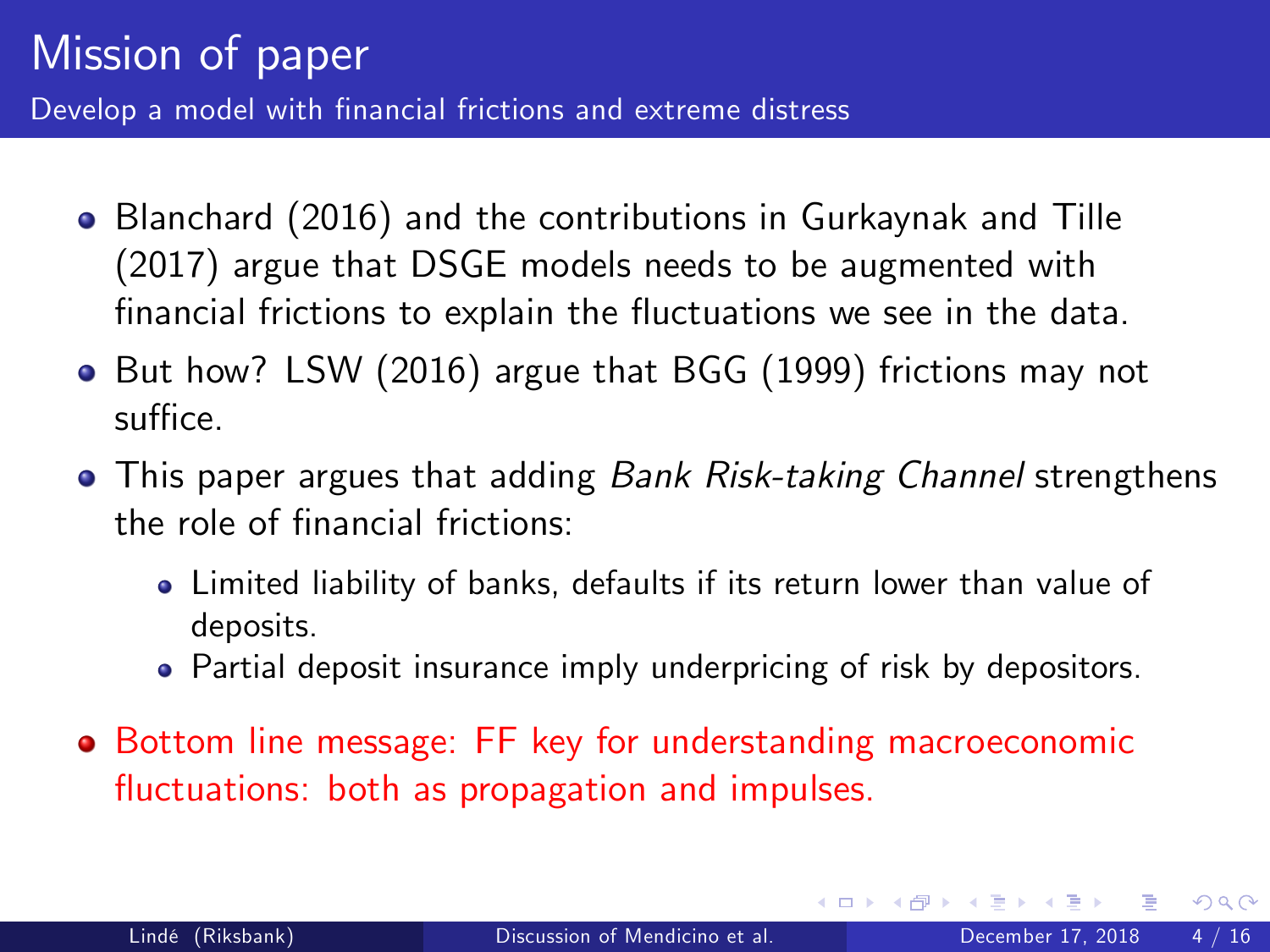- Blanchard (2016) and the contributions in Gurkaynak and Tille (2017) argue that DSGE models needs to be augmented with financial frictions to explain the fluctuations we see in the data.
- But how? LSW (2016) argue that BGG (1999) frictions may not suffice.
- This paper argues that adding Bank Risk-taking Channel strengthens the role of financial frictions:
	- Limited liability of banks, defaults if its return lower than value of deposits.
	- Partial deposit insurance imply underpricing of risk by depositors.
- Bottom line message: FF key for understanding macroeconomic fluctuations: both as propagation and impulses.
- A very nice and rich paper on an important topic.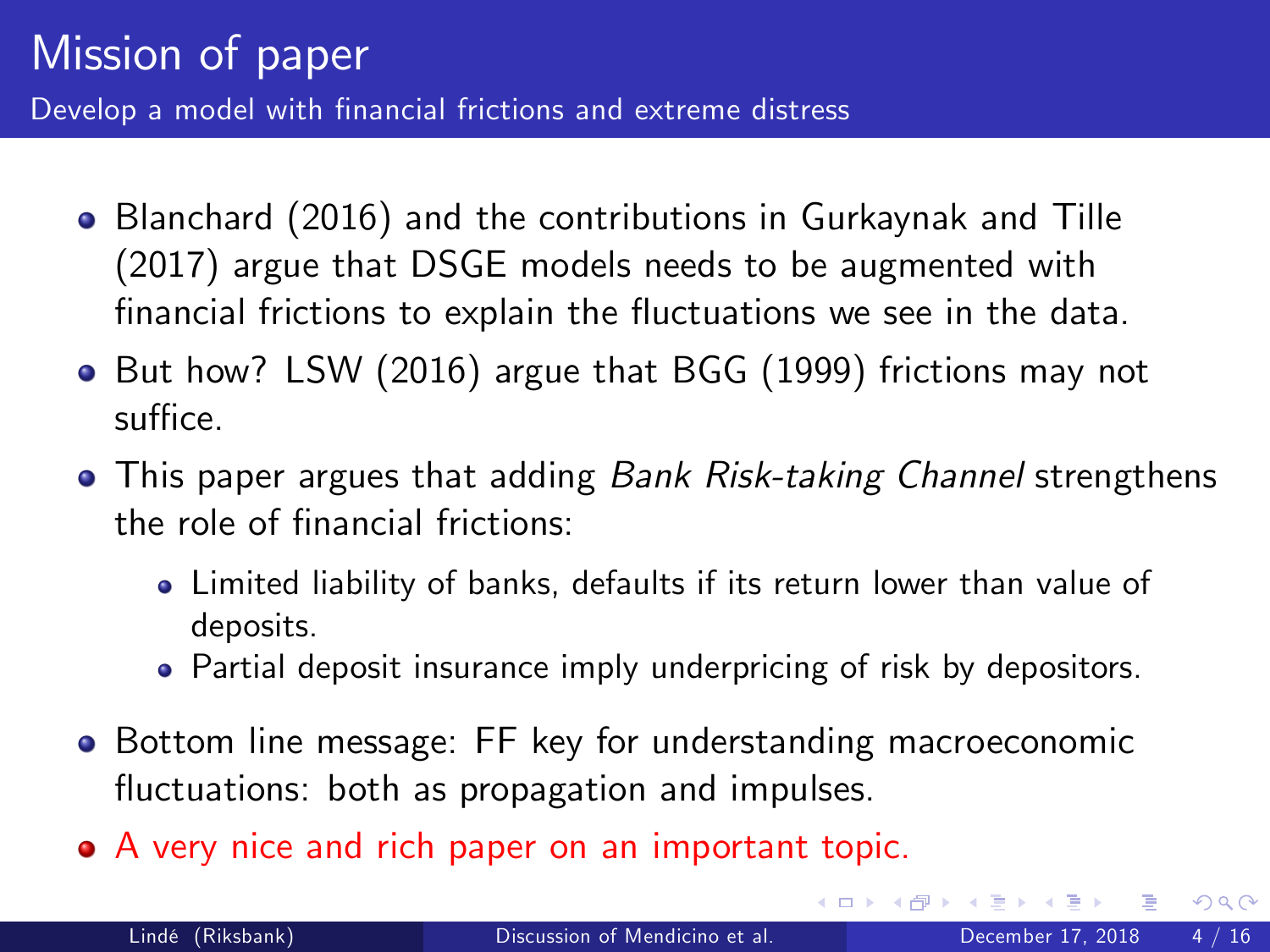- **Comments on model**
- Empirical properties of model
- Wishlist for future extensions
- Wrap up

 $\leftarrow$ 

 $QQ$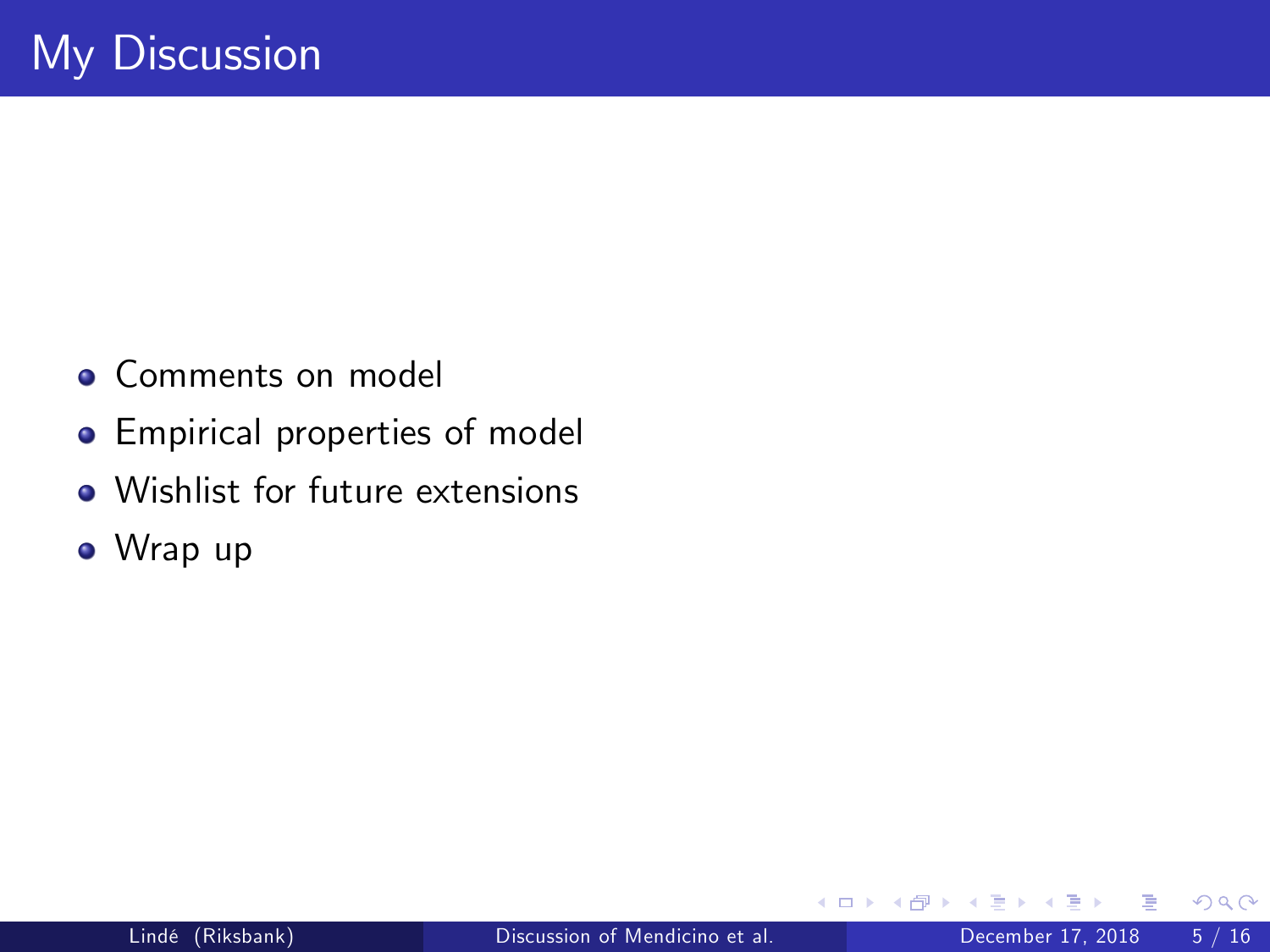Partial deposit insurance implies that banks underprice non-diversifiable island risk (Figure 4).

4 0 8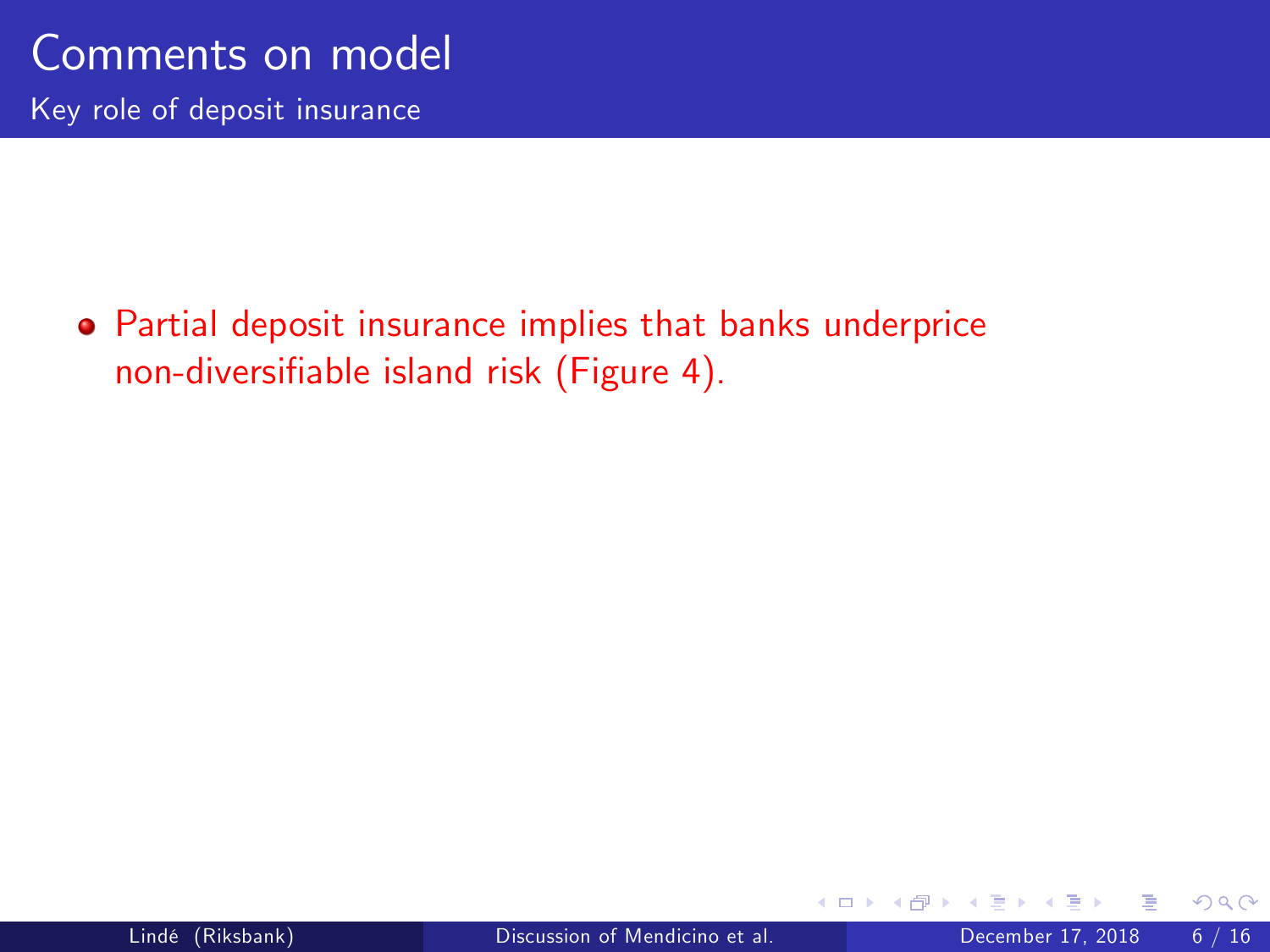- Partial deposit insurance implies that banks underprice non-diversifiable island risk (Figure 4).
- Now, higher capital buffers appear very effective to mitigate these risks (Figure 13).

 $\leftarrow$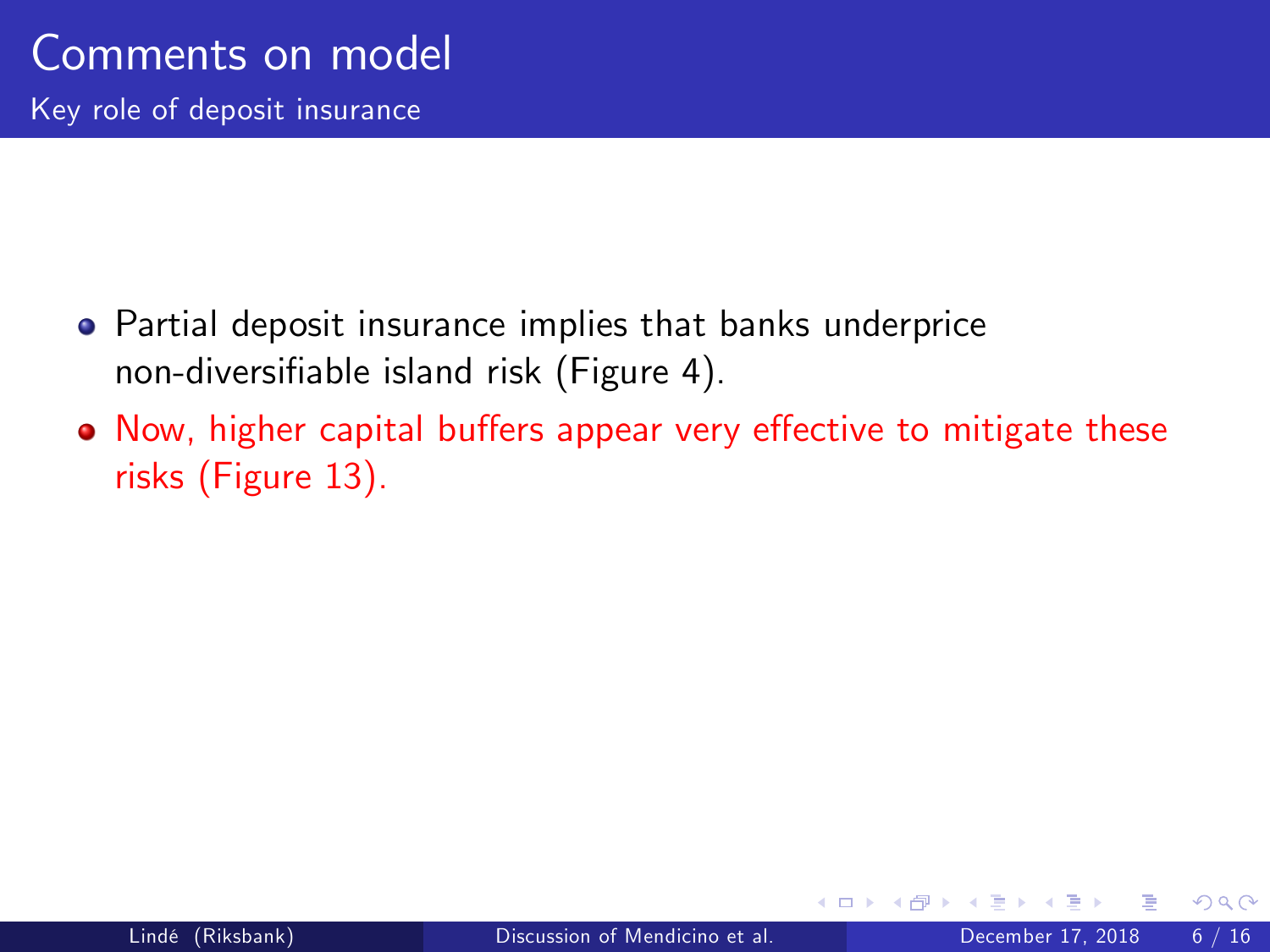- Partial deposit insurance implies that banks underprice non-diversifiable island risk (Figure 4).
- Now, higher capital buffers appear very effective to mitigate these risks (Figure 13).
- So more ambitious targets for deposit insurances to avoid bank-runs require notably higher bank capital requirements to damp moral hazard behavior of the banks.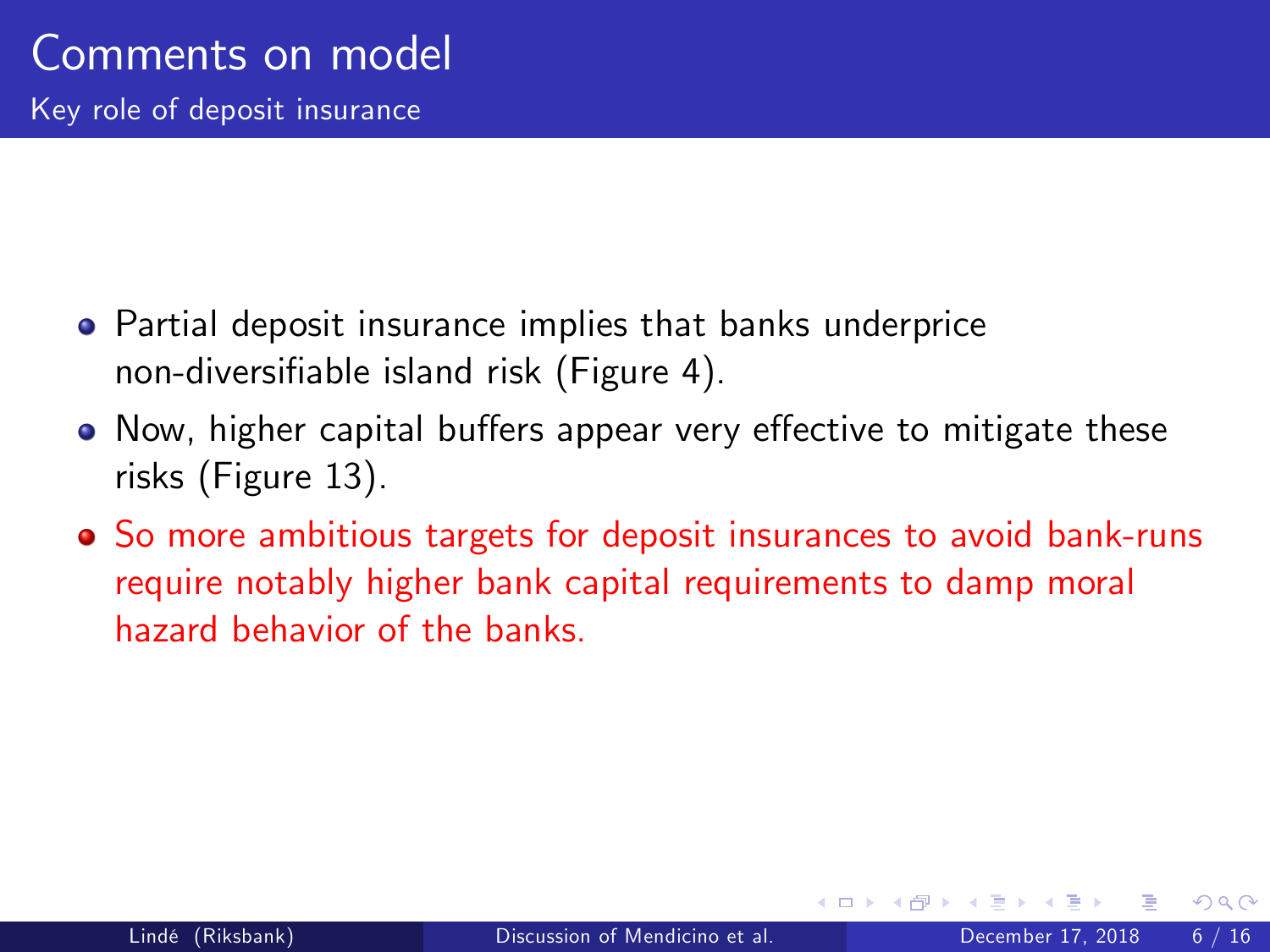- Partial deposit insurance implies that banks underprice non-diversifiable island risk (Figure 4).
- Now, higher capital buffers appear very effective to mitigate these risks (Figure 13).
- So more ambitious targets for deposit insurances to avoid bank-runs require notably higher bank capital requirements to damp moral hazard behavior of the banks.
- Would this feature survive if you assumed bank-runs were feasible?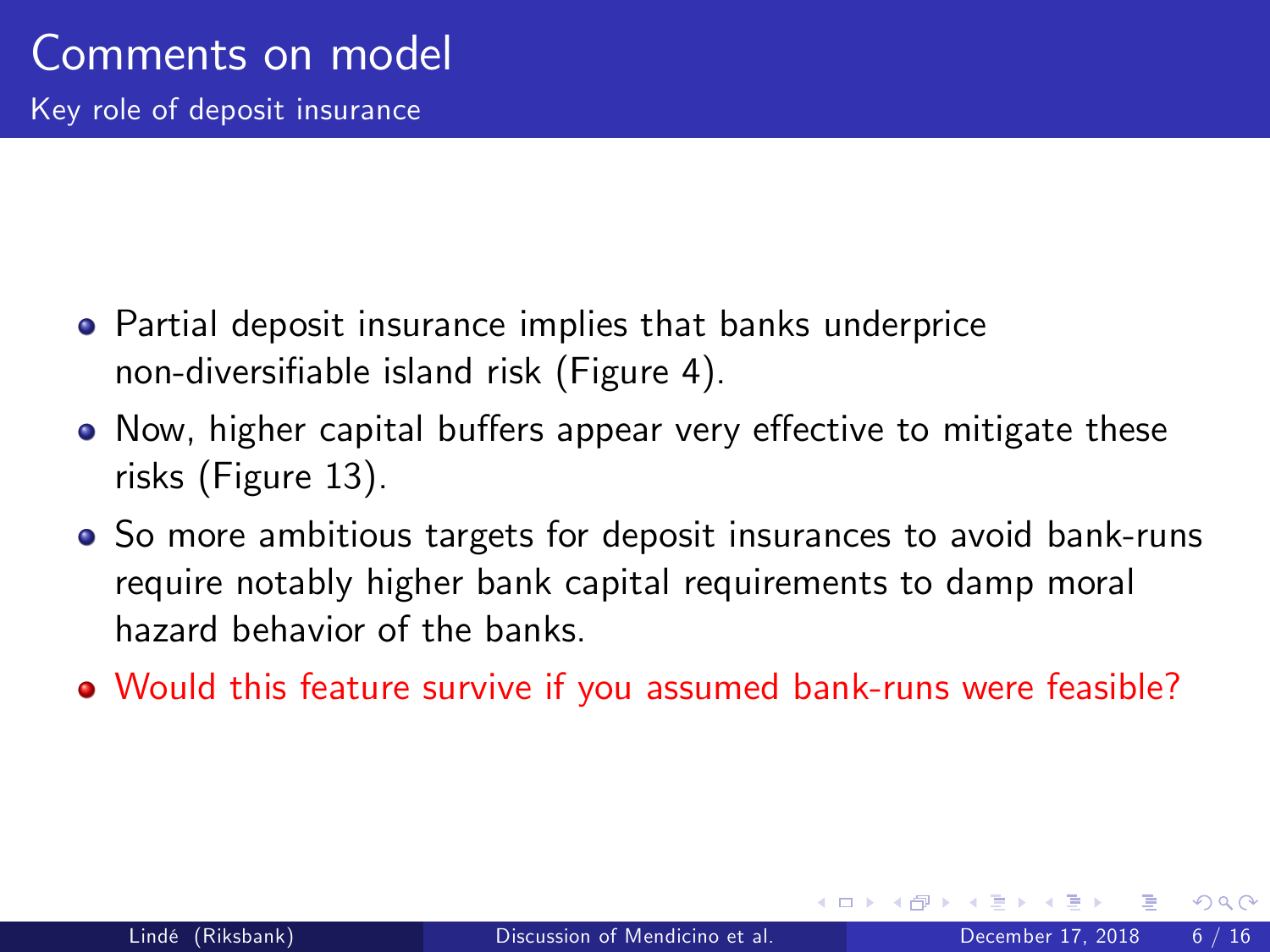• In your model, the bank capital requirement is always binding for all banks (they all the minimum). In reality, this is not the case.

4 D F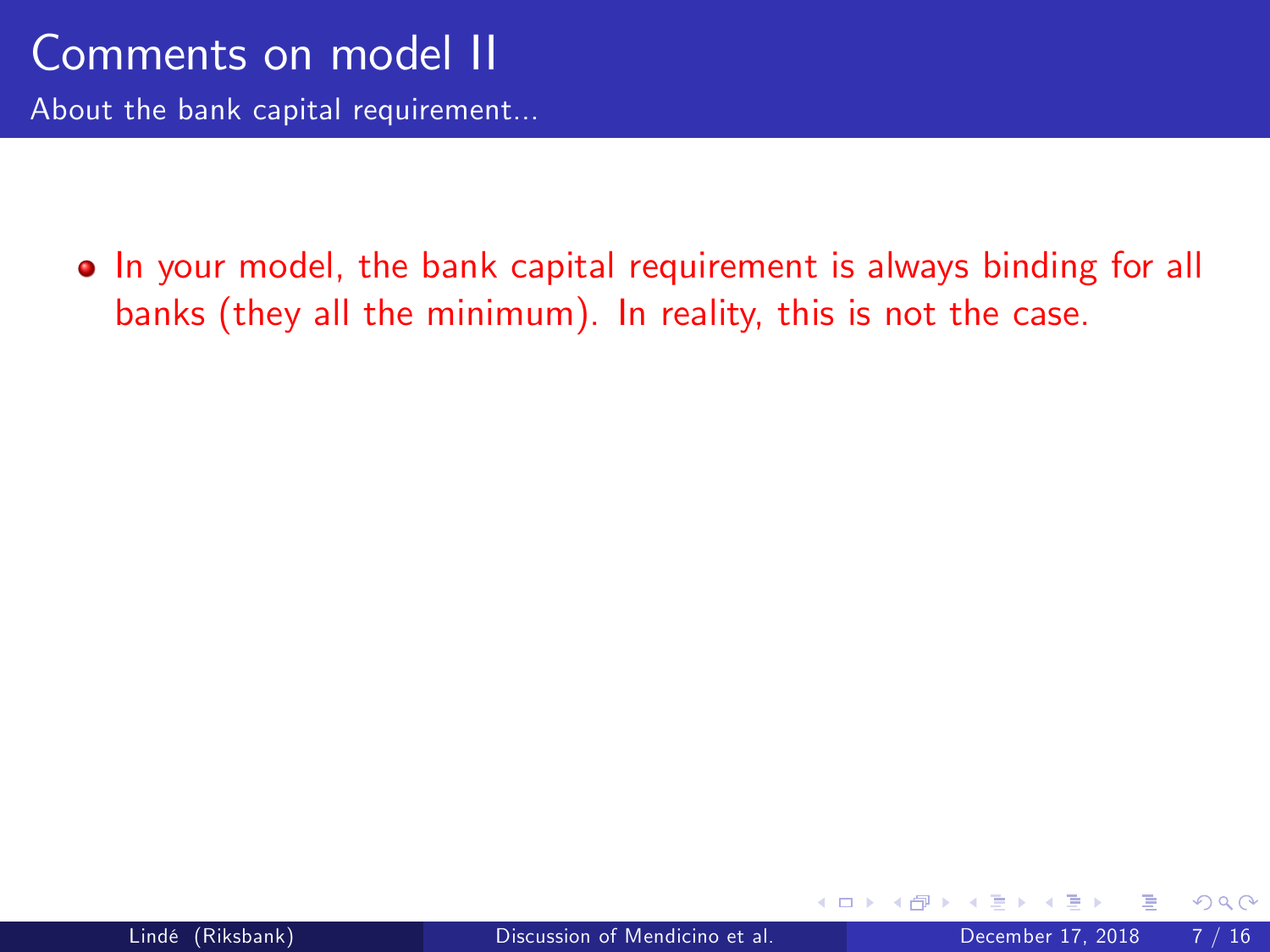About the bank capital requirement...

- In your model, the bank capital requirement is always binding for all banks (they all the minimum). In reality, this is not the case.
	- For instance, in Sweden the requirement stipulates banks to hold a minimum of 22 percent of risk-weighted tier-1 capital, but they hold about 28 percent (the new Basel III accord stipules roughly 11 percent).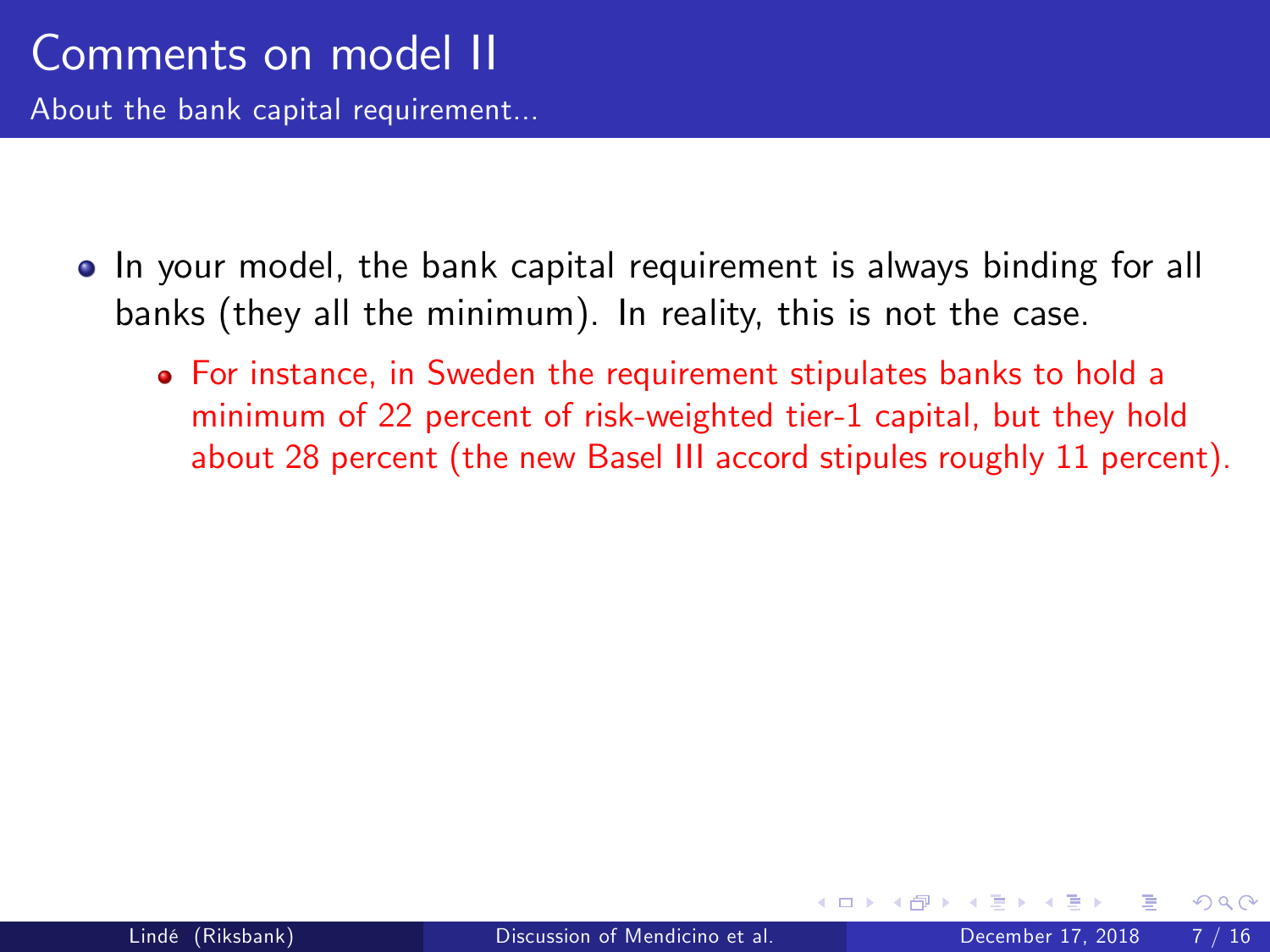About the bank capital requirement...

- In your model, the bank capital requirement is always binding for all banks (they all the minimum). In reality, this is not the case.
	- For instance, in Sweden the requirement stipulates banks to hold a minimum of 22 percent of risk-weighted tier-1 capital, but they hold about 28 percent (the new Basel III accord stipules roughly 11 percent).
- Figures 12-14 suggest that the influence of financial factors are quite sensitive to the assumed requirement; higher capital requirements makes the economy much more resilient to financial developments and are also welfare enhancing.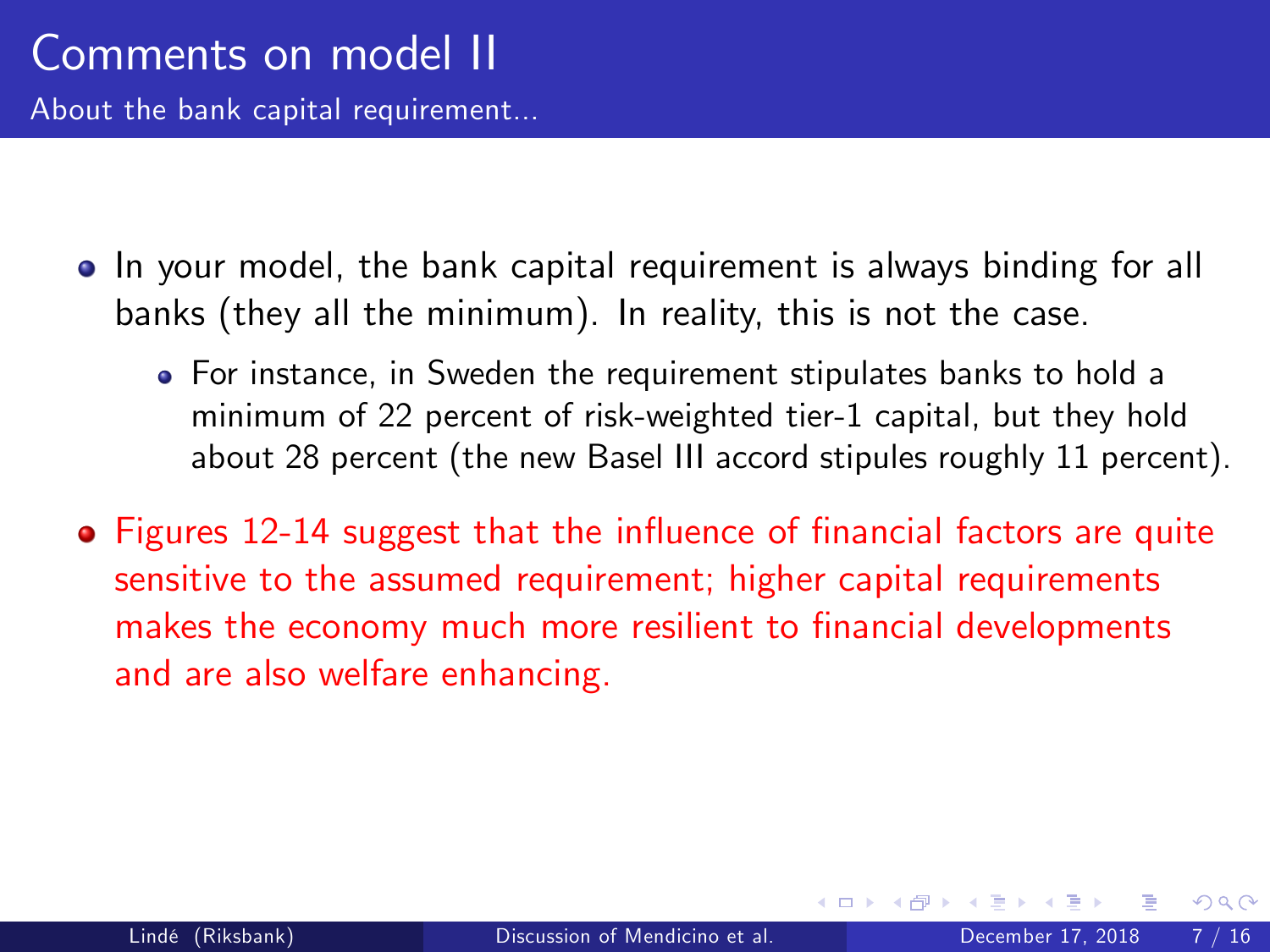About the bank capital requirement...

- In your model, the bank capital requirement is always binding for all banks (they all the minimum). In reality, this is not the case.
	- For instance, in Sweden the requirement stipulates banks to hold a minimum of 22 percent of risk-weighted tier-1 capital, but they hold about 28 percent (the new Basel III accord stipules roughly 11 percent).
- $\bullet$  Figures 12-14 suggest that the influence of financial factors are quite sensitive to the assumed requirement; higher capital requirements makes the economy much more resilient to financial developments and are also welfare enhancing.
	- Would be interesting to explore the sensitivity of the welfare result of optimal high capital requirement to the deposit insurance schedule.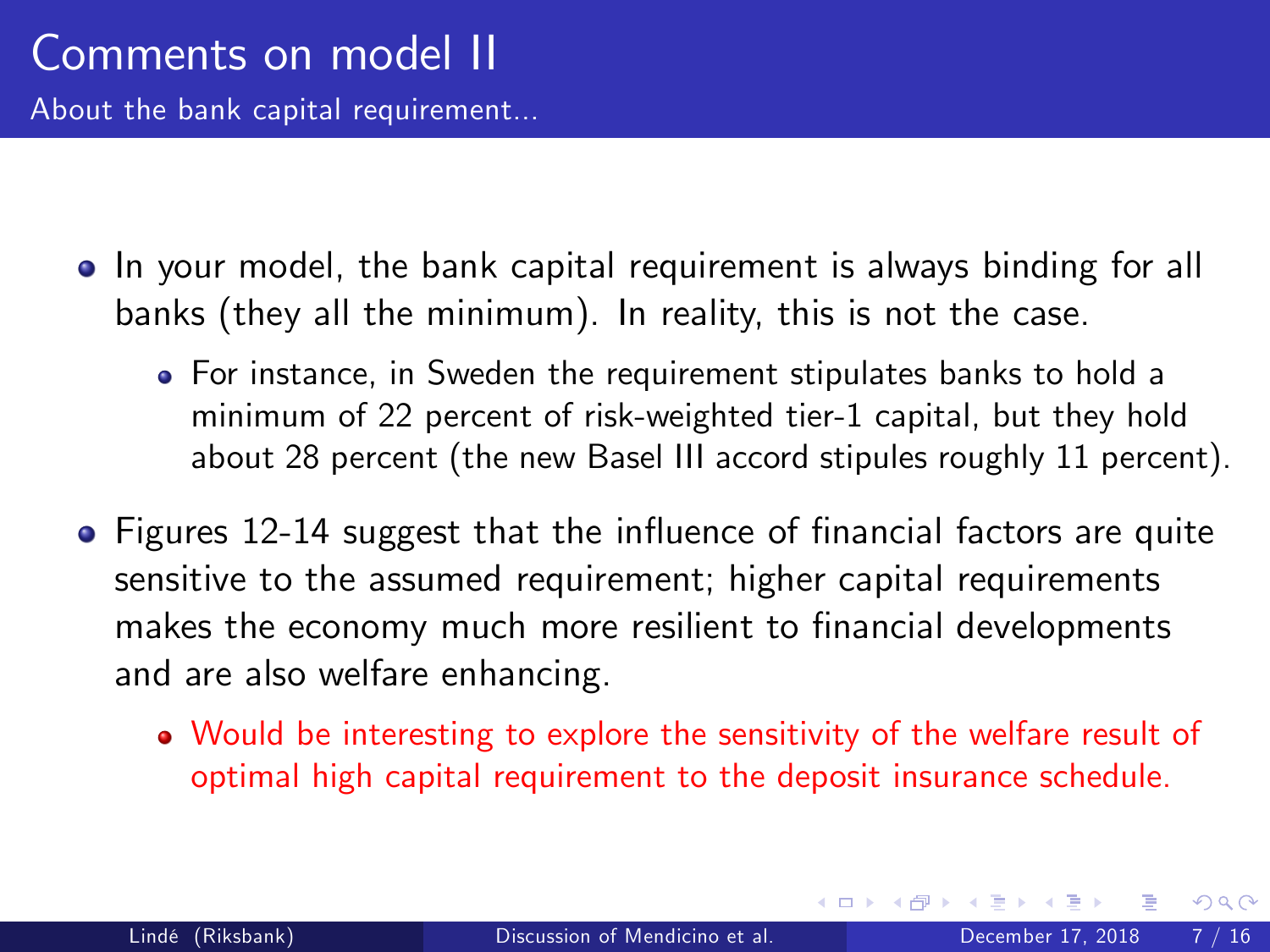- I think Figures 2-5 are great to build intuition about the model.
- Still, I would really like you to include one variant with the BGG (1999) mechanism only.
- Doing so would allow you to examine how much propagation the Bank Risk-taking Channel adds relative to BGG.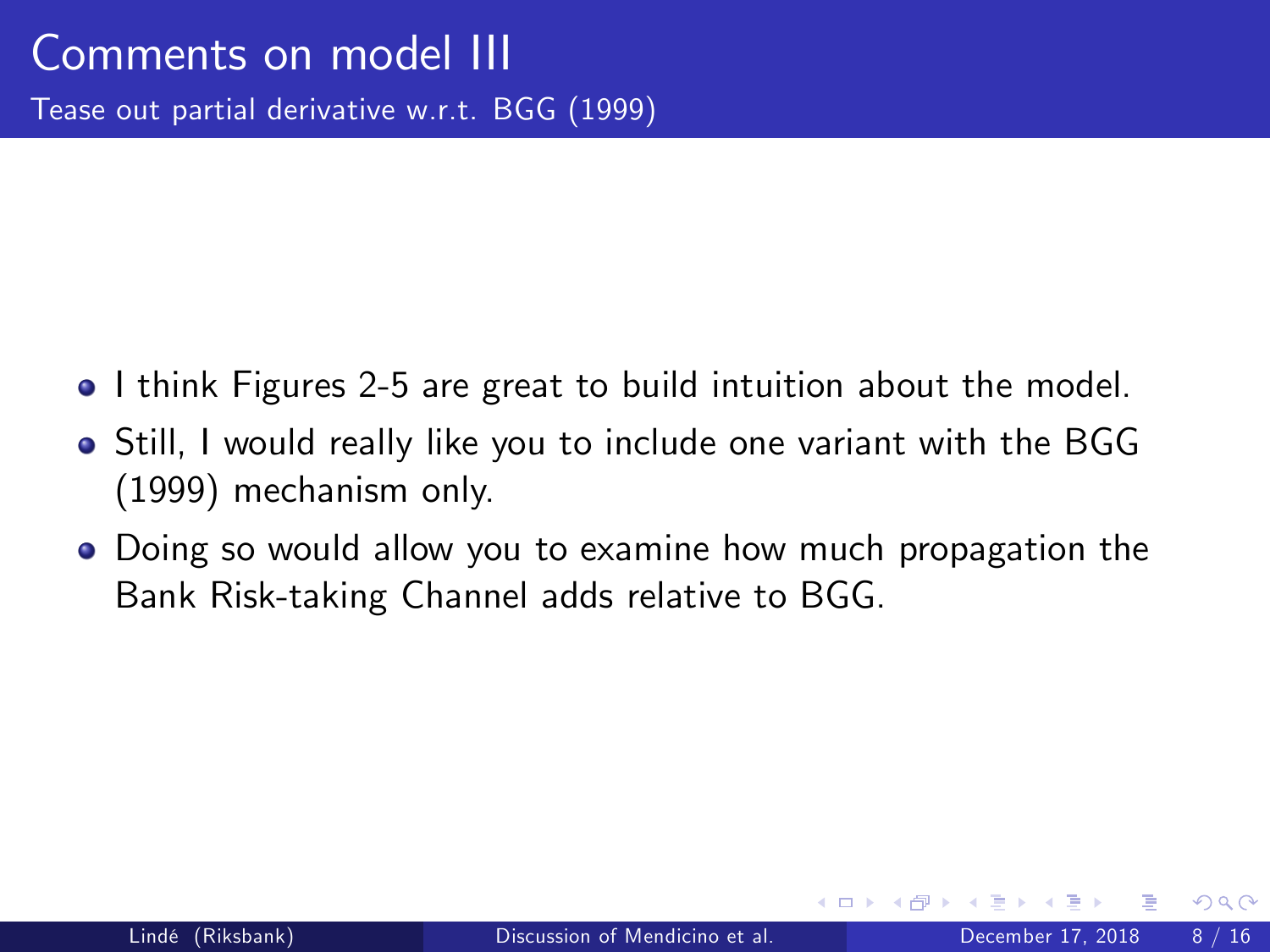- In Figure 8, you show the average paths for exogenous and endogenous variables conditional on 90th percentiles for firm and bank defaults.
- Consumption, output and investment falls. Investment sharply.
- The figure shows that economic downturns associated with both high levels of bank and Örms default rates are more severe, and that the non-diversifiable island risk shocks are key. Firm idiosyncratic shocks are important too, but technology shocks appear basically irrelevant.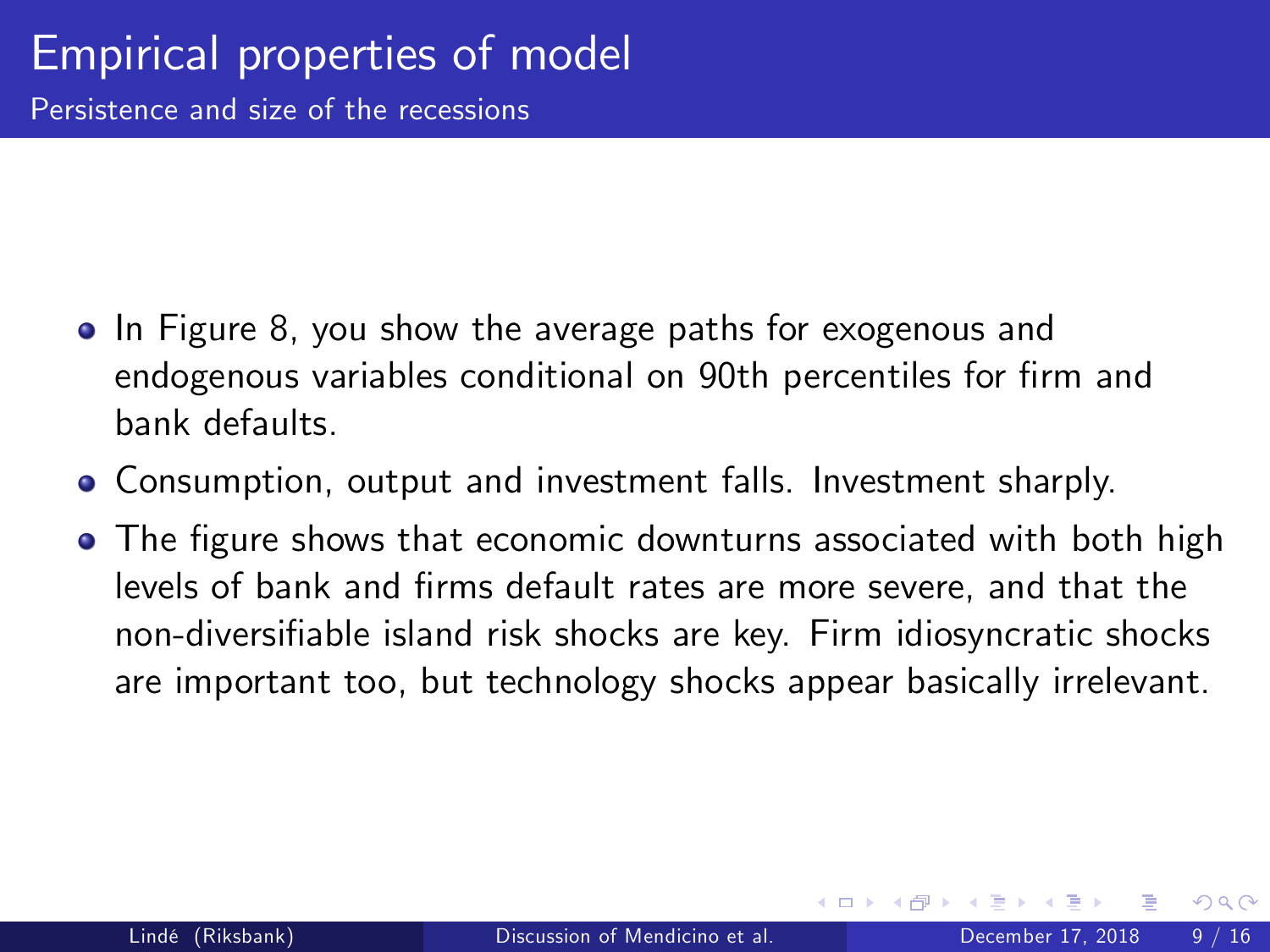### Empirical properties of model

Persistence and size of the recessions: Figure 8 in paper

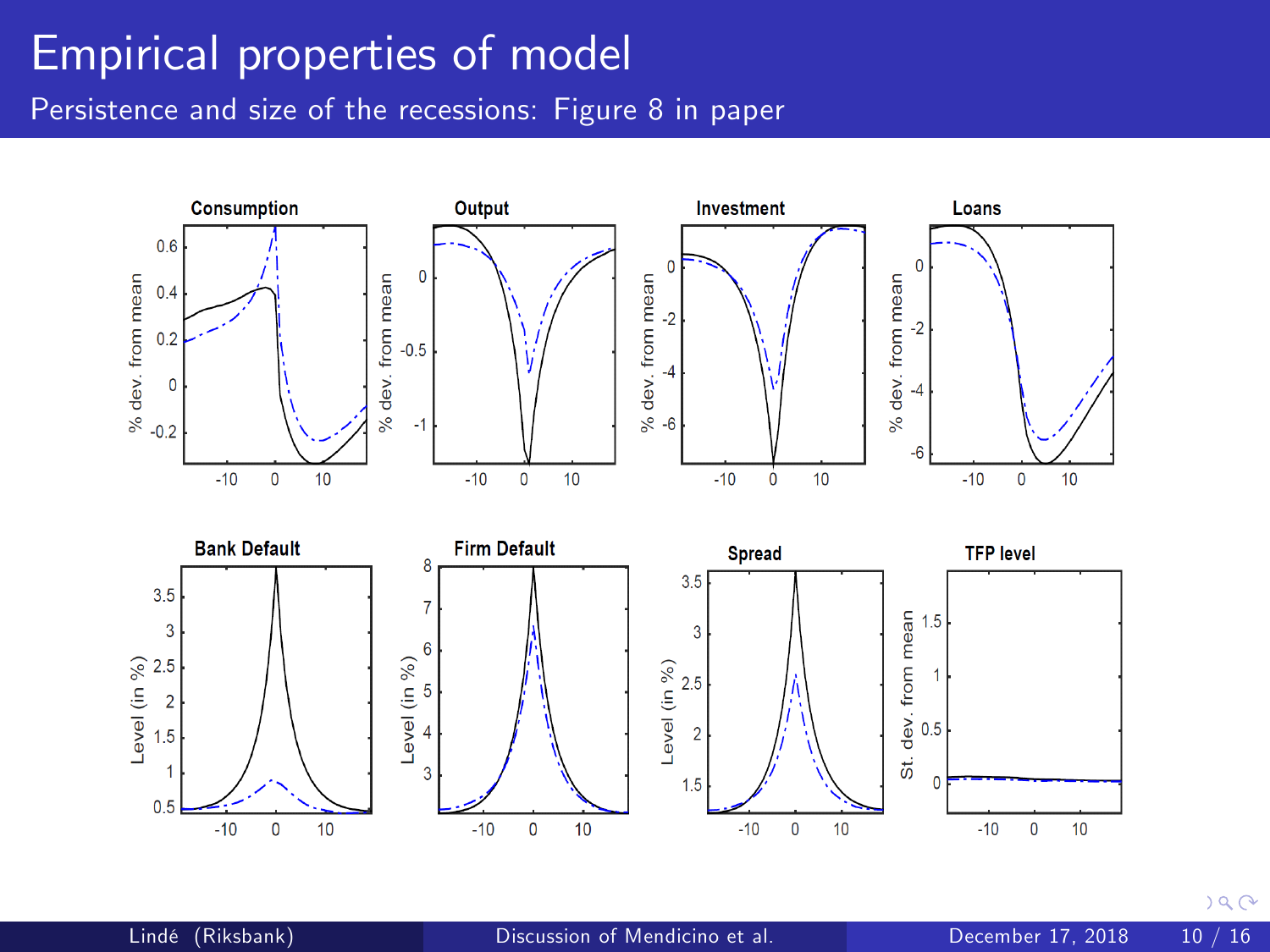### Empirical properties of model

Persistence and size of the recessions Cont.

#### However, Figure 8 reveals that your model has two issues:

 $\leftarrow$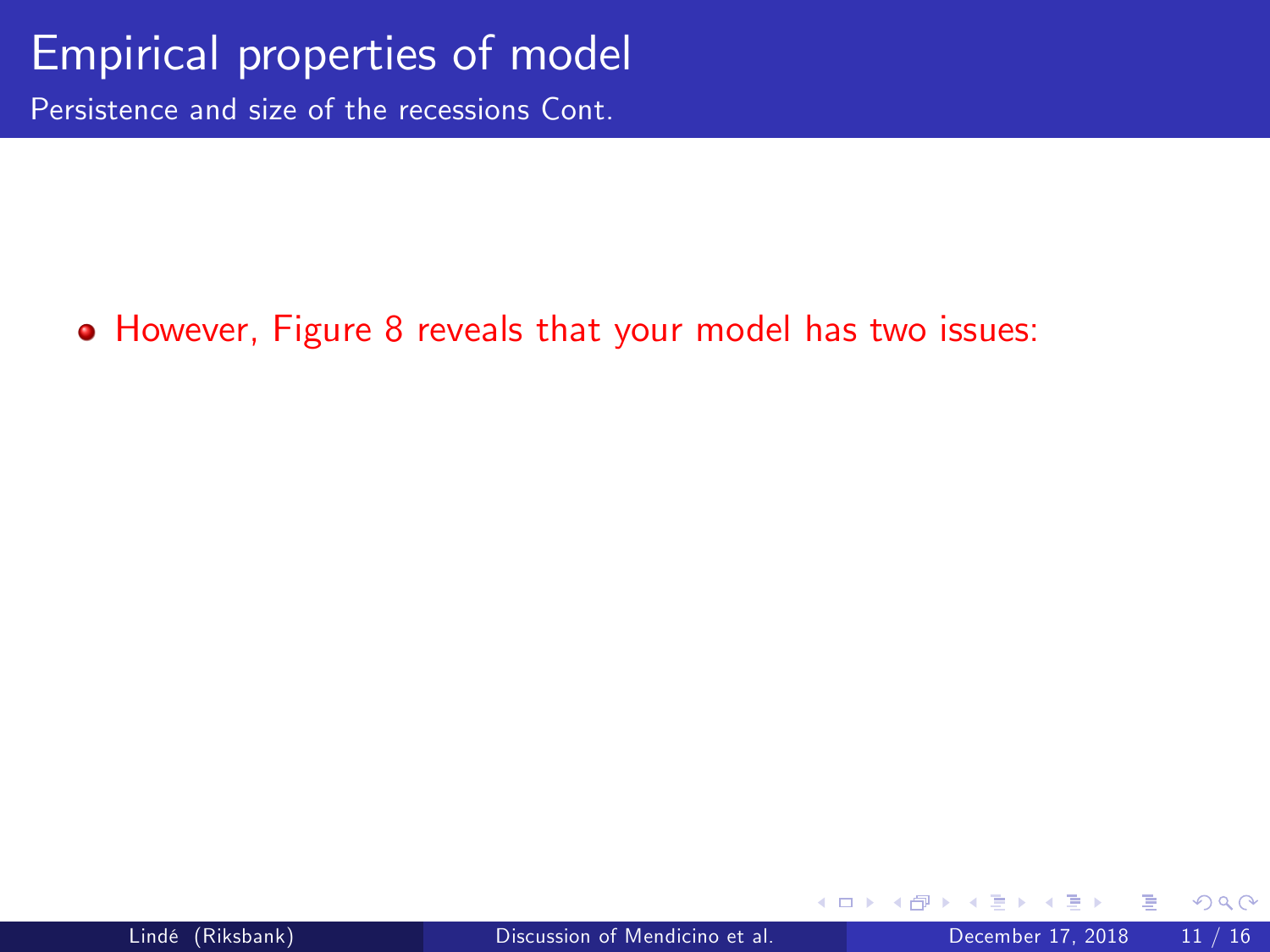Persistence and size of the recessions Cont.

- However, Figure 8 reveals that your model has two issues:
	- **1** Size problem: For a 2.5 percent increase in interest rate spreads and 3 percent rise in bank default rates, you only get a 2 percent contraction in output.

4 D F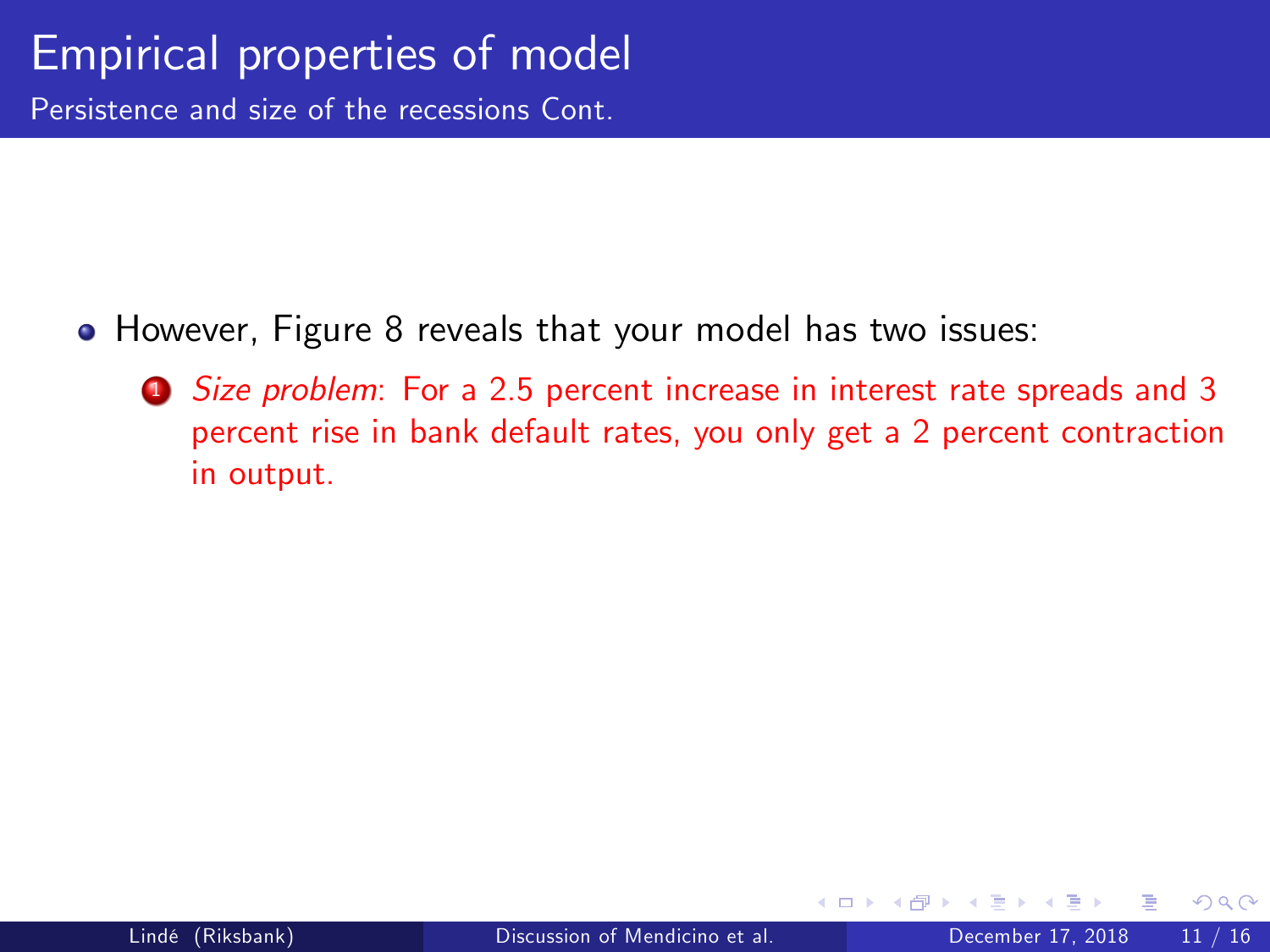Persistence and size of the recessions Cont.

- However, Figure 8 reveals that your model has two issues:
	- **1** Size problem: For a 2.5 percent increase in interest rate spreads and 3 percent rise in bank default rates, you only get a 2 percent contraction in output.
	- 2 Persistence problem: Mean reversion in the model is very quick. In the data, financial crises are characterized by slow recoveries.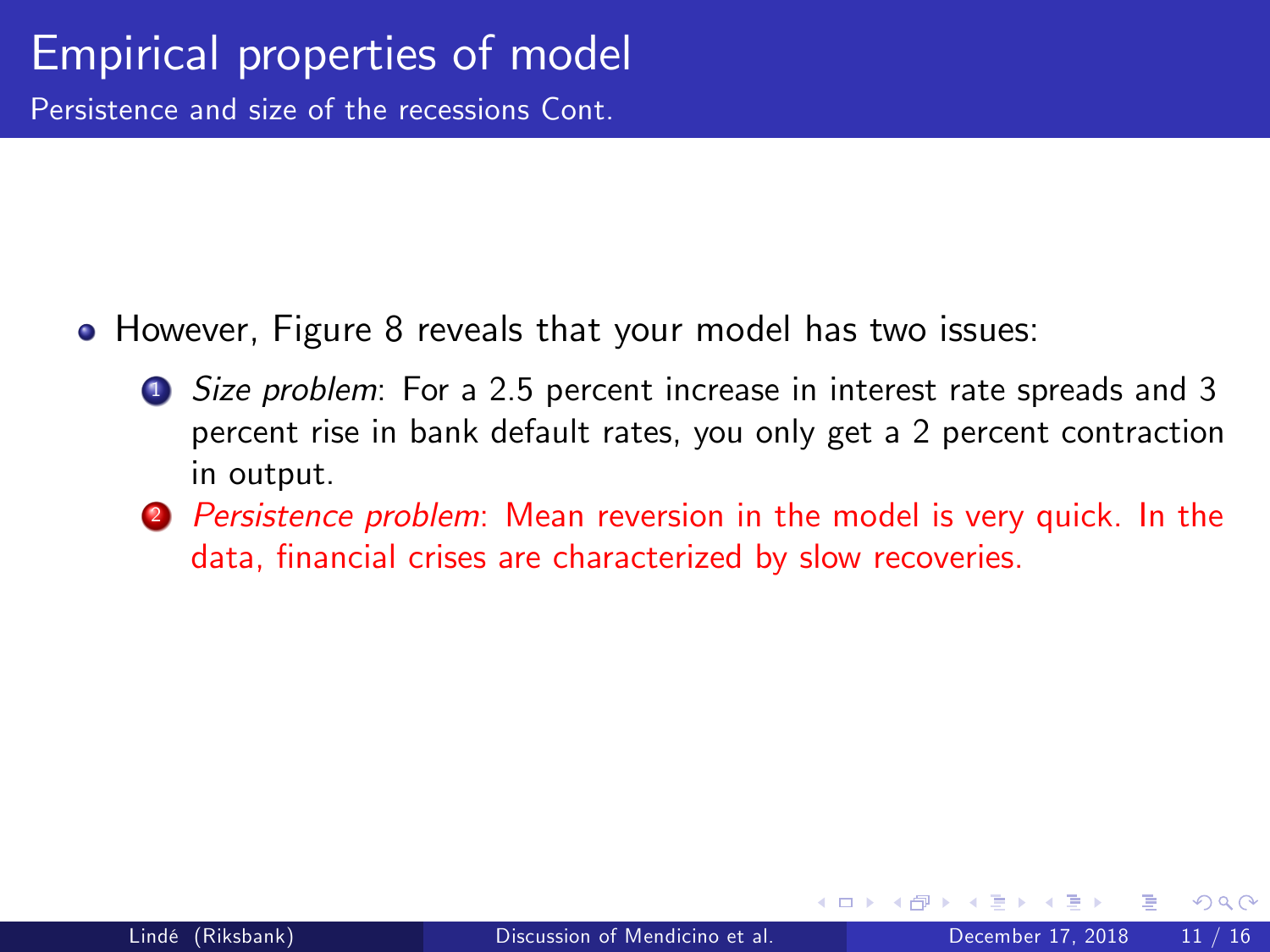Persistence and size of the recessions Cont.

- However, Figure 8 reveals that your model has two issues:
	- **1** Size problem: For a 2.5 percent increase in interest rate spreads and 3 percent rise in bank default rates, you only get a 2 percent contraction in output.
	- 2 *Persistence problem*: Mean reversion in the model is very quick. In the data, financial crises are characterized by slow recoveries.
- Persistence problem might be addressed by adding autocorrelation moments to your SMM estimations.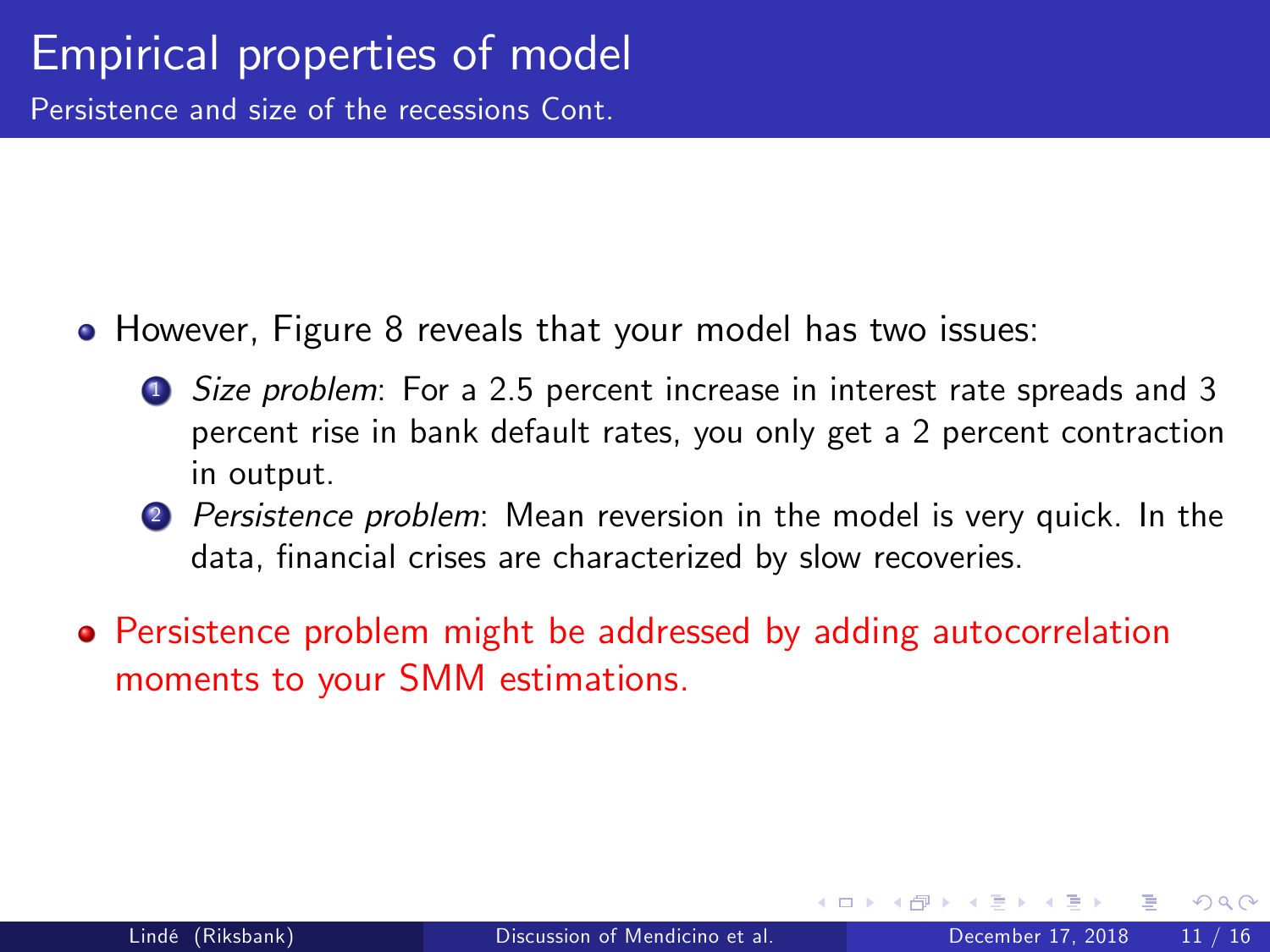## Empirical properties of model

Persistence and size of the recessions Cont. CET evidence from the GR.



<span id="page-28-0"></span> $a \alpha$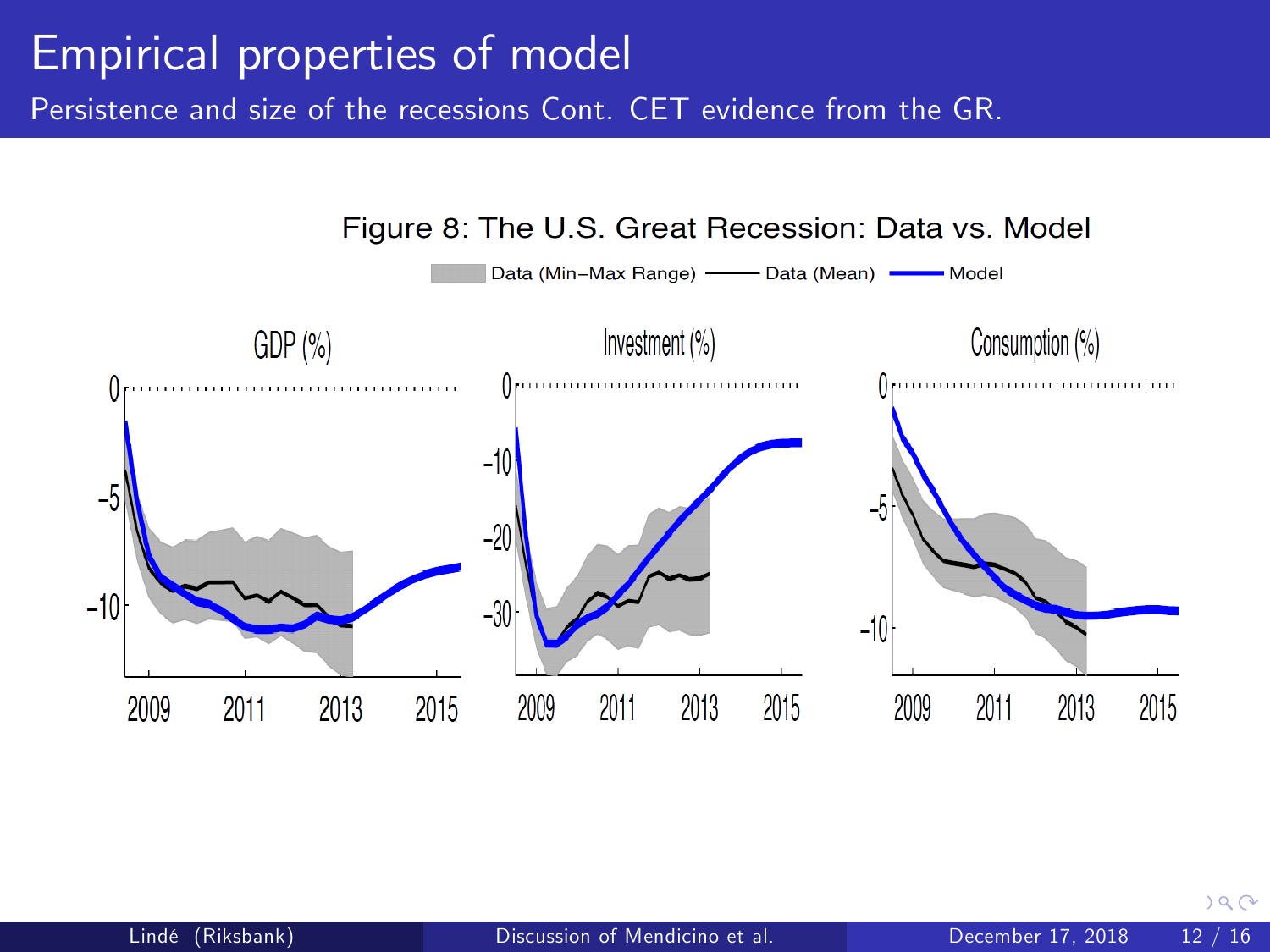## Empirical properties of model

Selection of percentiles...

- You stress asymmetries related to the 3rd order approximation of your model.
- Judging from model distributions relative to a normal, you indeed have some interesting asymmetries in the model at the 10th and 90th percentiles.

|             |           |           | Empirical--Uncond. Model--Cond. Model-Normal Dist |
|-------------|-----------|-----------|---------------------------------------------------|
| <b>Mean</b> | 0,3668    | 0,3313    | 0,3313                                            |
| <b>SD</b>   | 0,5953    | 0,9493    | 0,9493                                            |
| 10th        | $-0,3015$ | $-1,1032$ | $-0,88528$                                        |
| 90th        | 0,9161    | 1,2305    | 1,547877                                          |

 $\bullet$  But given title of paper and the GR/EA crisis you should include lower percentiles so that we learn how the model works under extreme distress. Shortage of EA data: move to US [da](#page-28-0)[ta](#page-30-0)[.](#page-28-0)  $\Omega$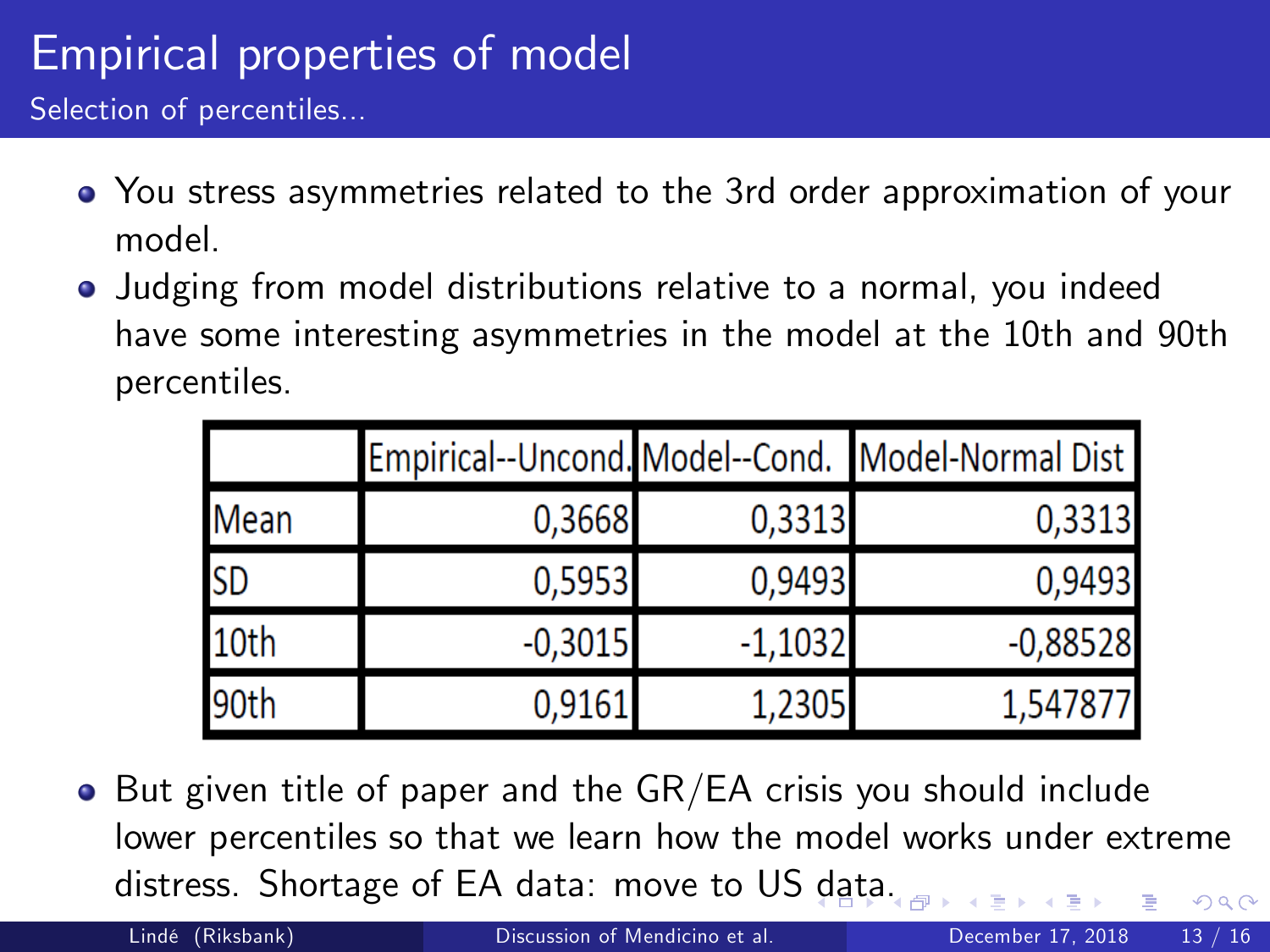<span id="page-30-0"></span>• You judge the success of your model to match a financial recessions by looking at a snapshot when bank and firm defaults frequencies jointly exceed their 90th percentiles.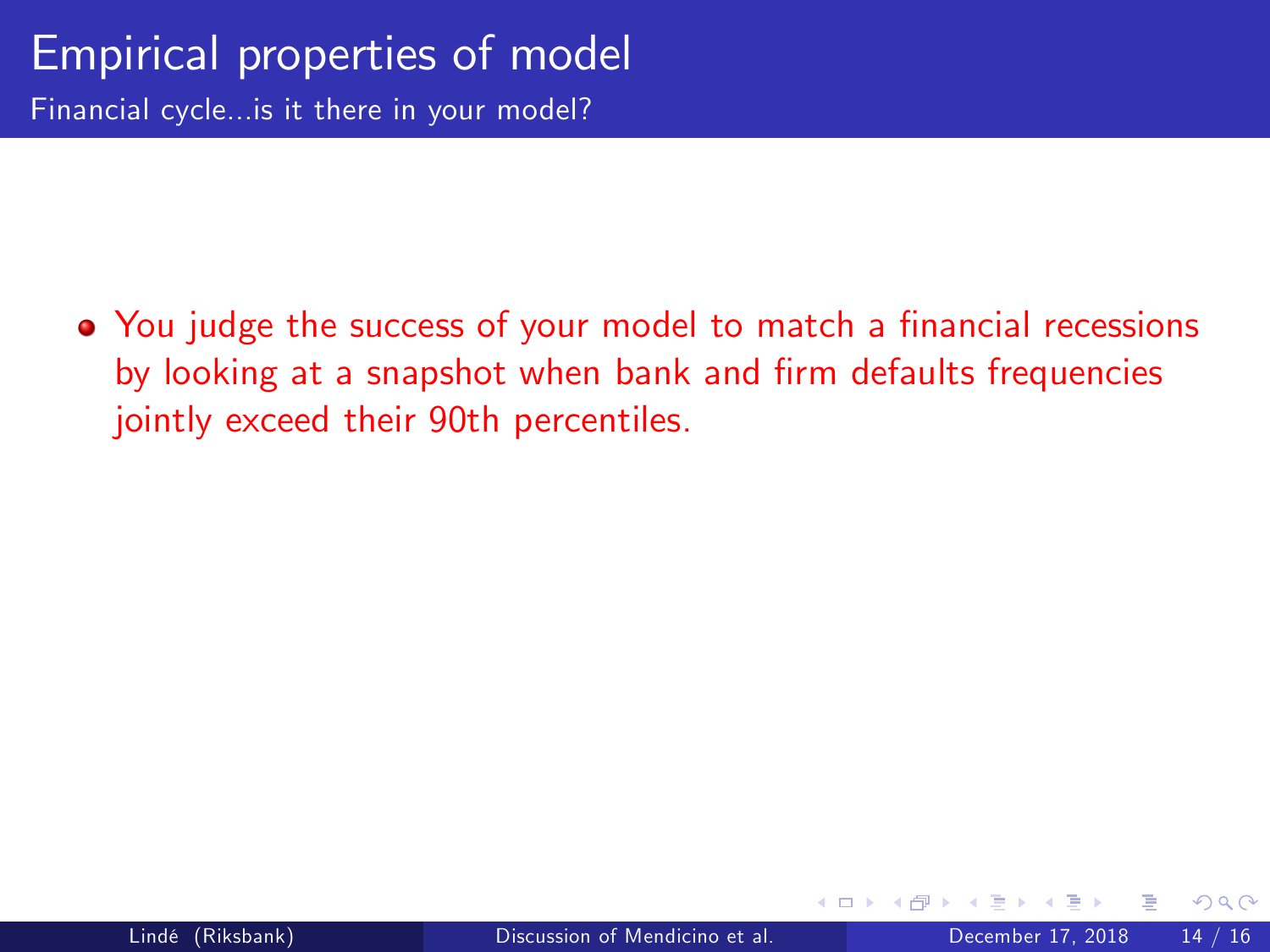- You judge the success of your model to match a financial recessions by looking at a snapshot when bank and firm defaults frequencies jointly exceed their 90th percentiles.
- **•** But this only tells us how the model fare in one specific quarter really.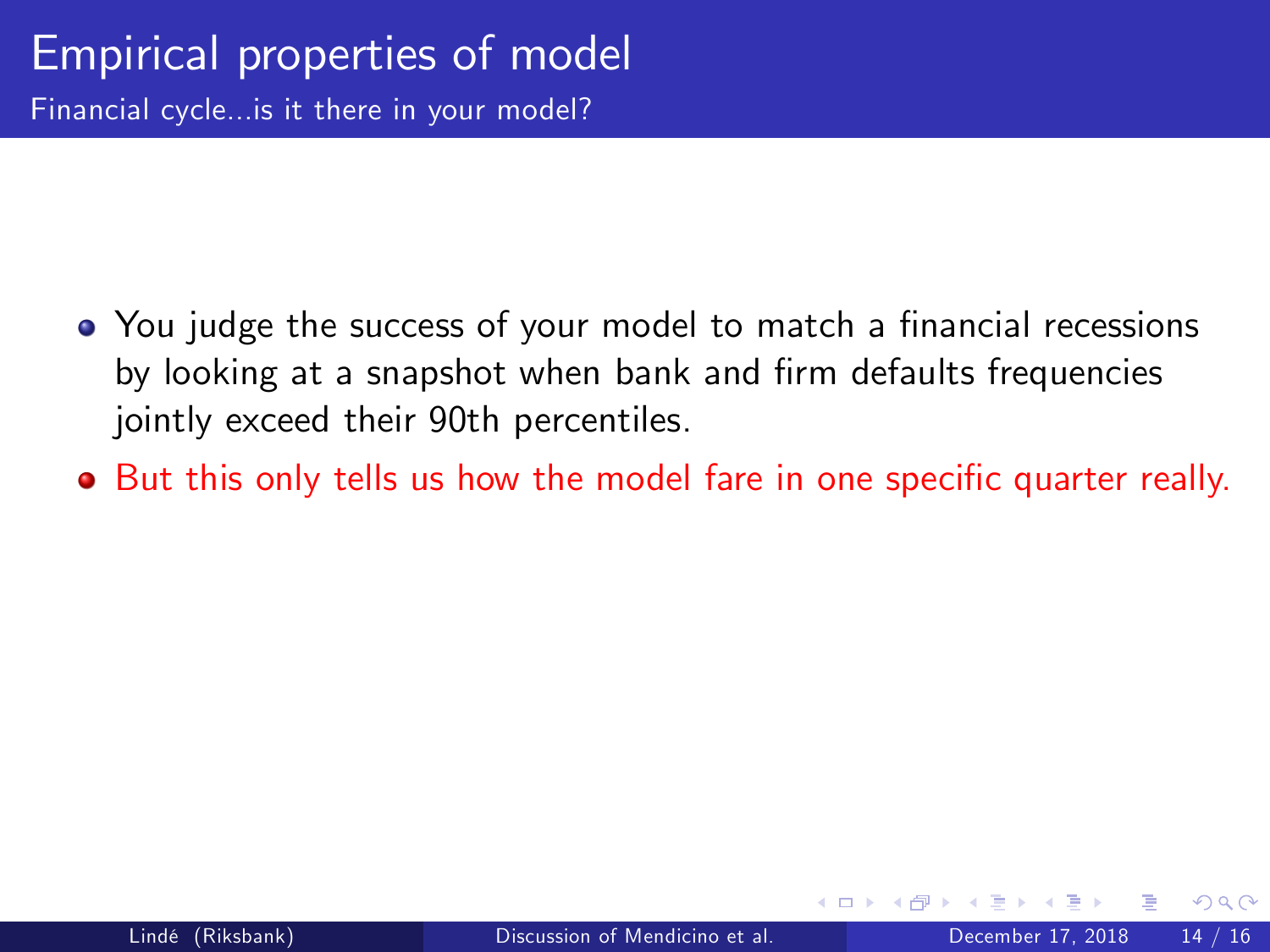- You judge the success of your model to match a financial recessions by looking at a snapshot when bank and firm defaults frequencies jointly exceed their 90th percentiles.
- **But this only tells us how the model fare in one specific quarter really.**
- It would be interesting to examine if the model could be tweaked to match averages in runup-, crisis-, and post-crisis periods.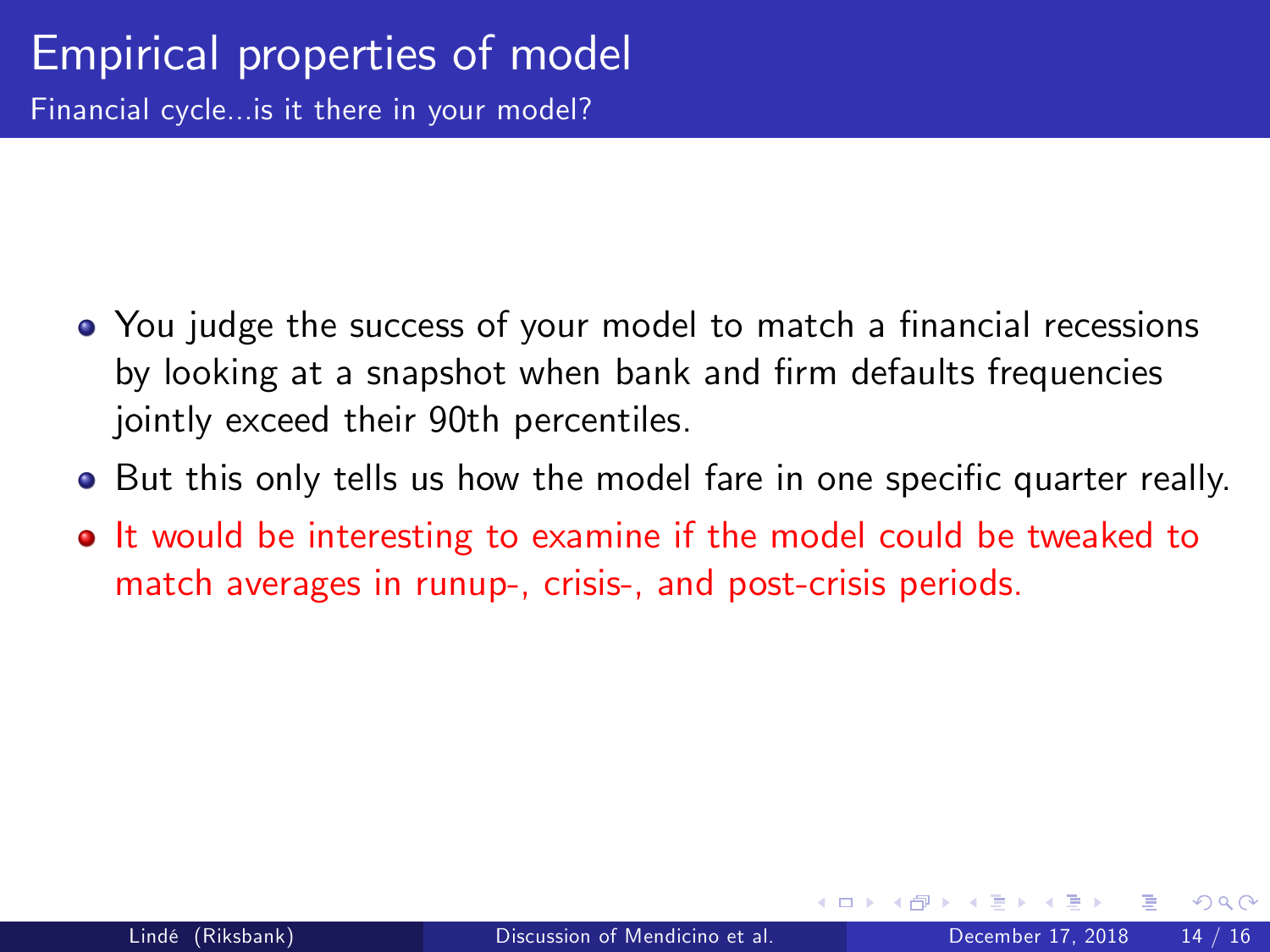- You judge the success of your model to match a financial recessions by looking at a snapshot when bank and firm defaults frequencies jointly exceed their 90th percentiles.
- **But this only tells us how the model fare in one specific quarter really.**
- **It would be interesting to examine if the model could be tweaked to** match averages in runup-, crisis-, and post-crisis periods.
	- Require re-estimation (and think about mechanisms to generate booms and persistent busts).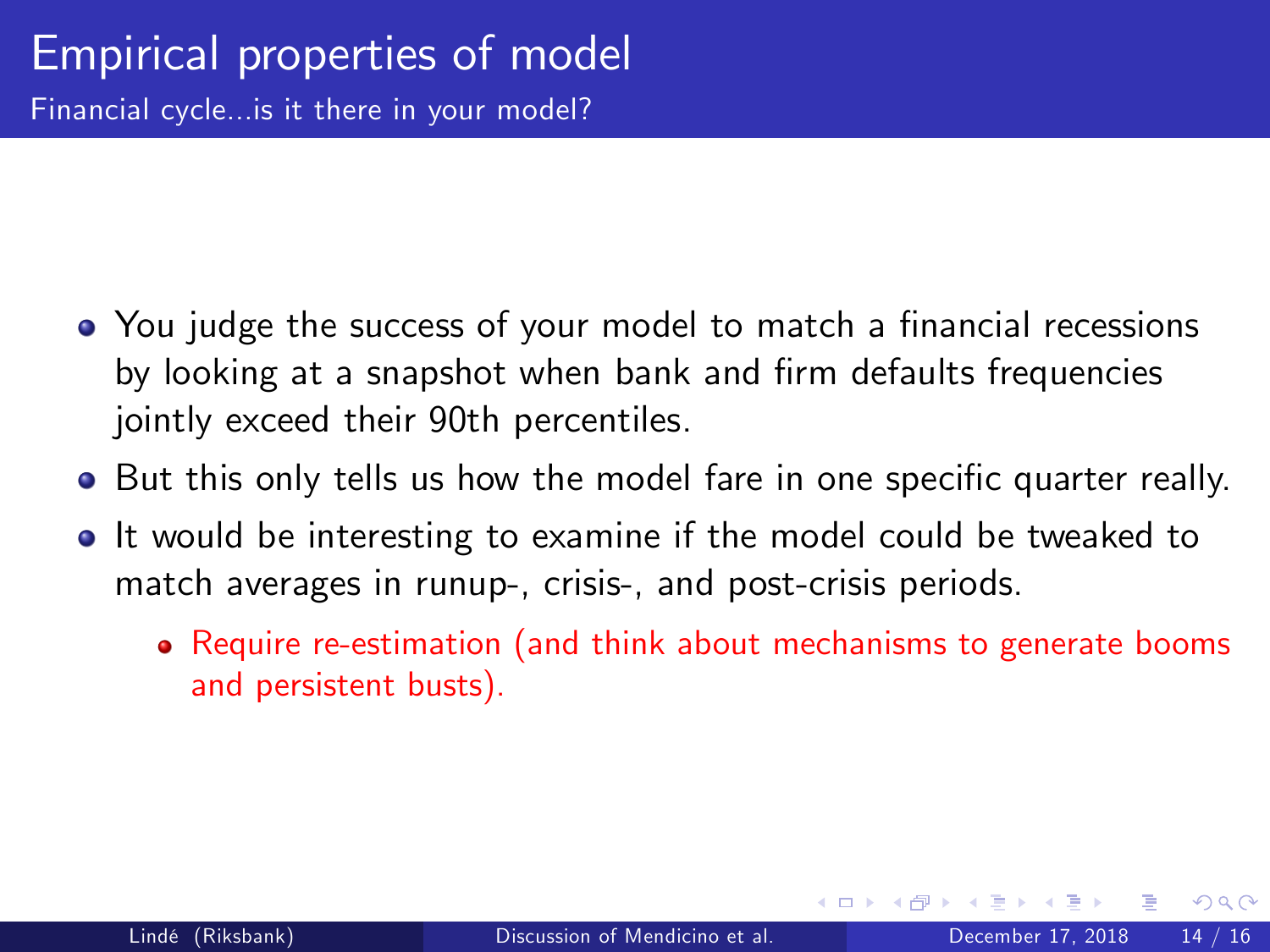Explore role of nominal frictions...and housing

### You pursue all the analysis in a real model without nominal rigidities.

 $\leftarrow$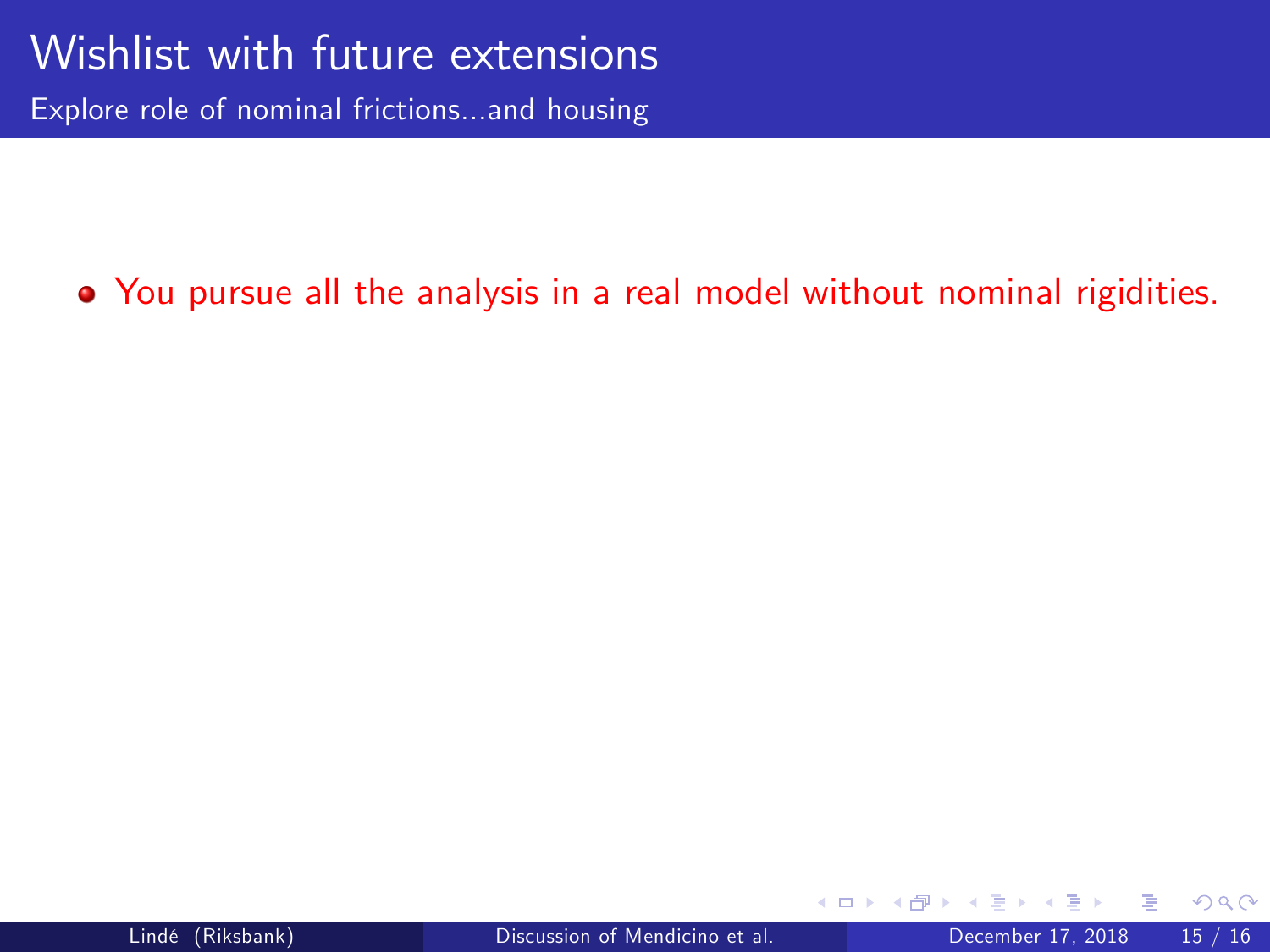- You pursue all the analysis in a real model without nominal rigidities.
- Moreover, corporate credit risk is the sole driver of bank default in your model, short-cut for the reality in which the housing market and mortgage loans plays a key role.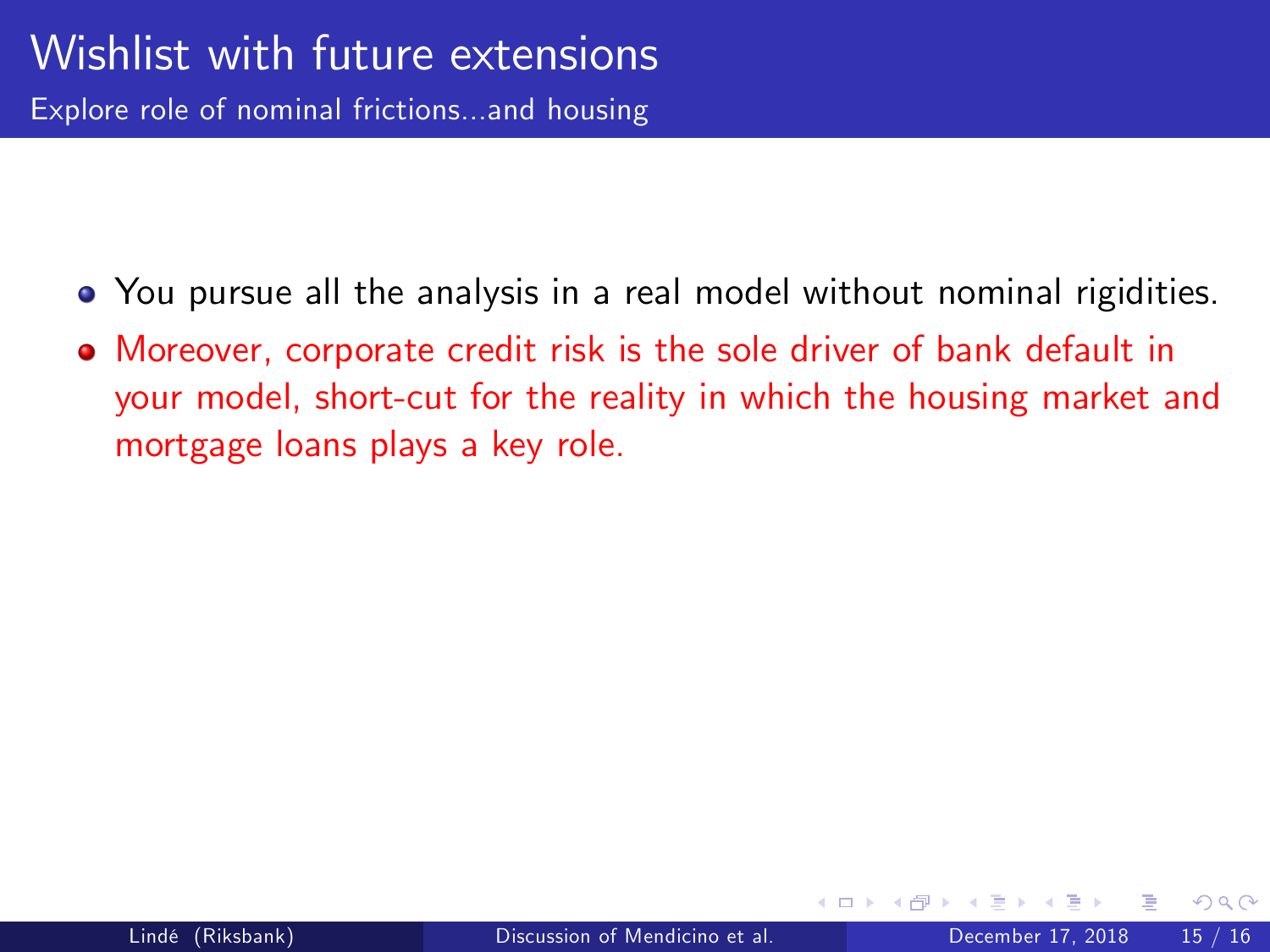- You pursue all the analysis in a real model without nominal rigidities.
- Moreover, corporate credit risk is the sole driver of bank default in your model, short-cut for the reality in which the housing market and mortgage loans plays a key role.
- While this is arguably the right way to start, it would be very interesting to explore the role of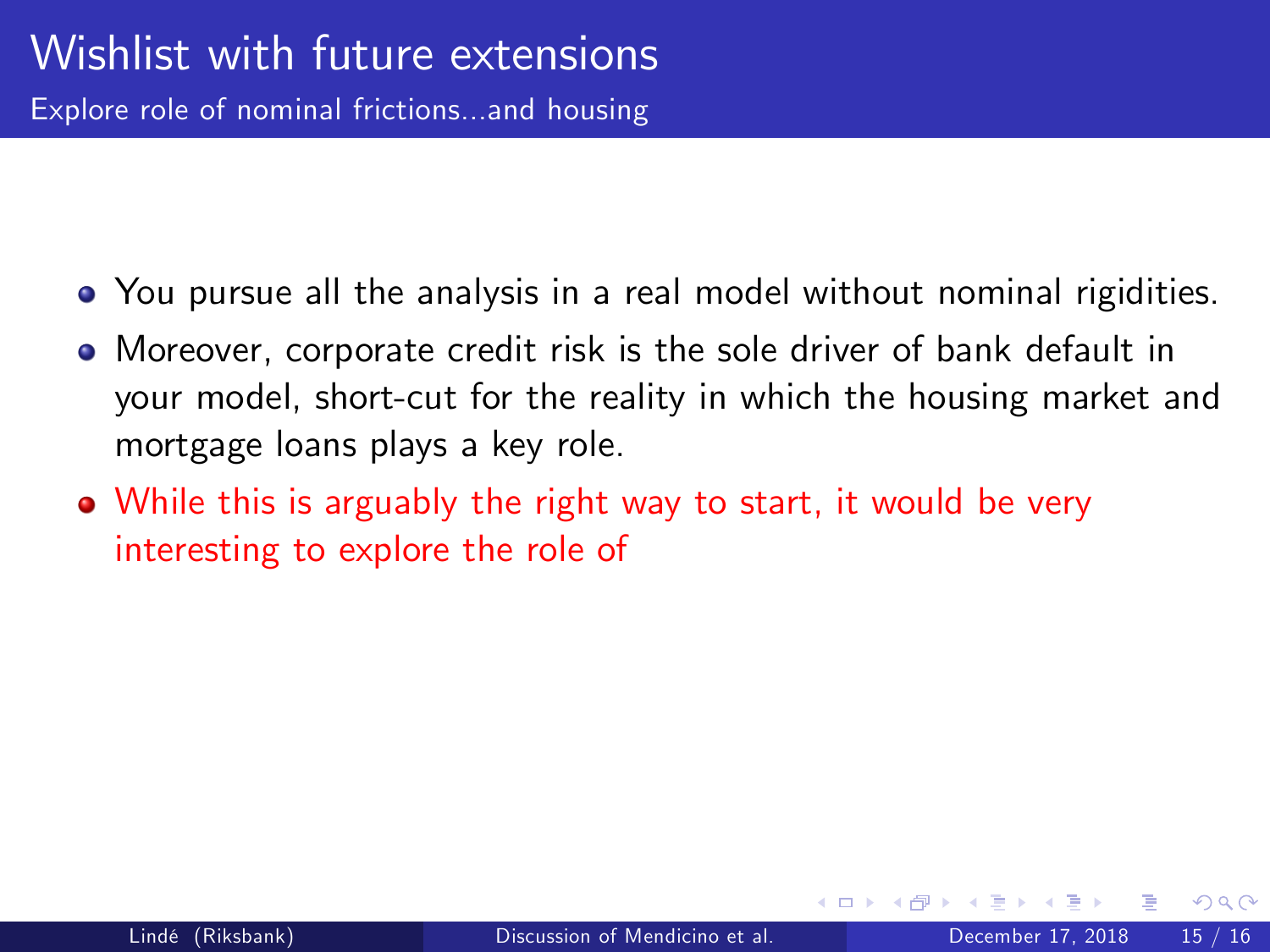- You pursue all the analysis in a real model without nominal rigidities.
- Moreover, corporate credit risk is the sole driver of bank default in your model, short-cut for the reality in which the housing market and mortgage loans plays a key role.
- While this is arguably the right way to start, it would be very interesting to explore the role of
	- **1** Nominal rigidities...and the ELB as an amplification factor, but also normative analysis (what mp could do).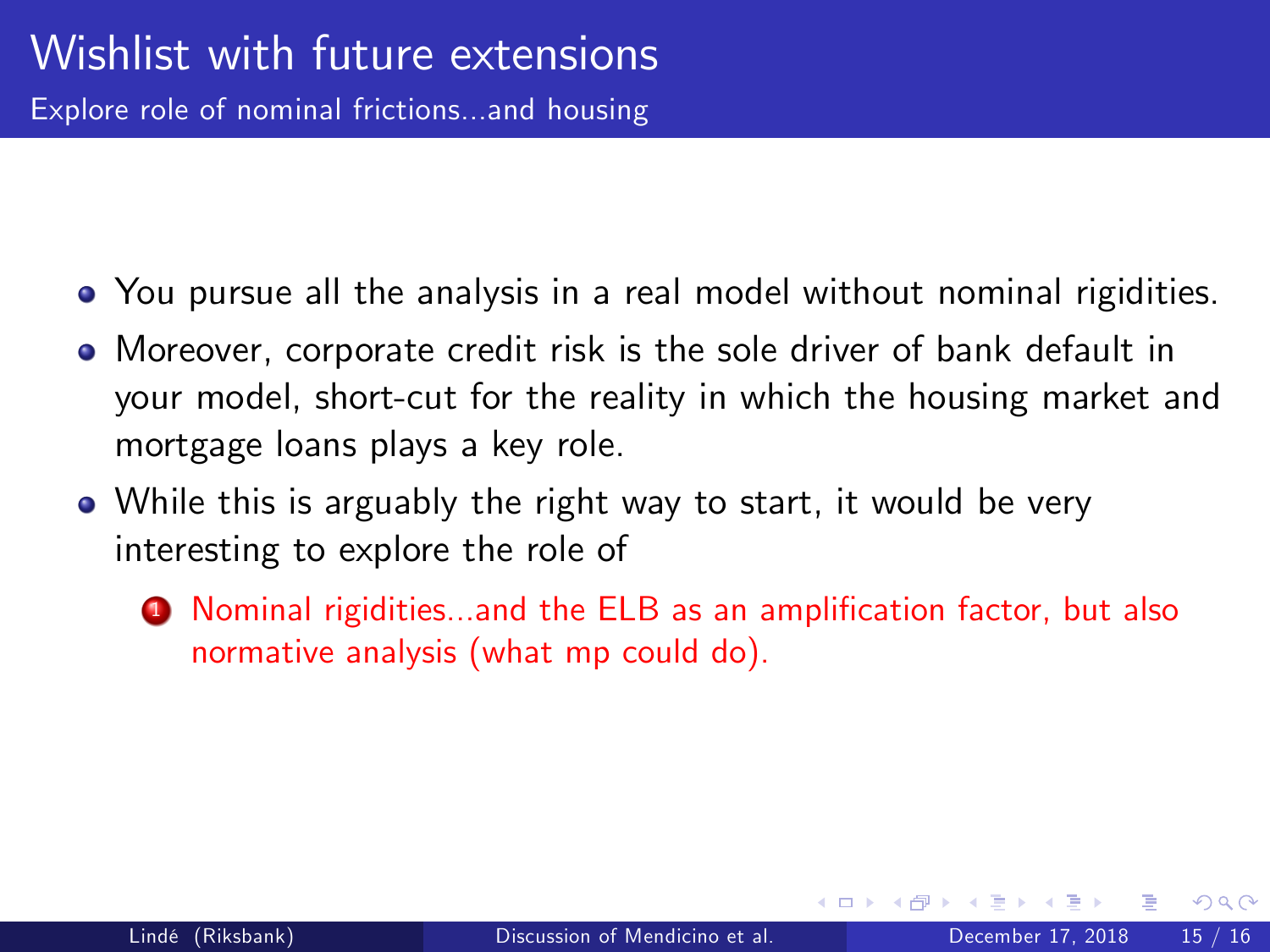- You pursue all the analysis in a real model without nominal rigidities.
- Moreover, corporate credit risk is the sole driver of bank default in your model, short-cut for the reality in which the housing market and mortgage loans plays a key role.
- While this is arguably the right way to start, it would be very interesting to explore the role of
	- **1** Nominal rigidities...and the ELB as an amplification factor, but also normative analysis (what mp could do).
	- 2 Housing and borrow constrained households as an amplification factor (and normative implications for mp).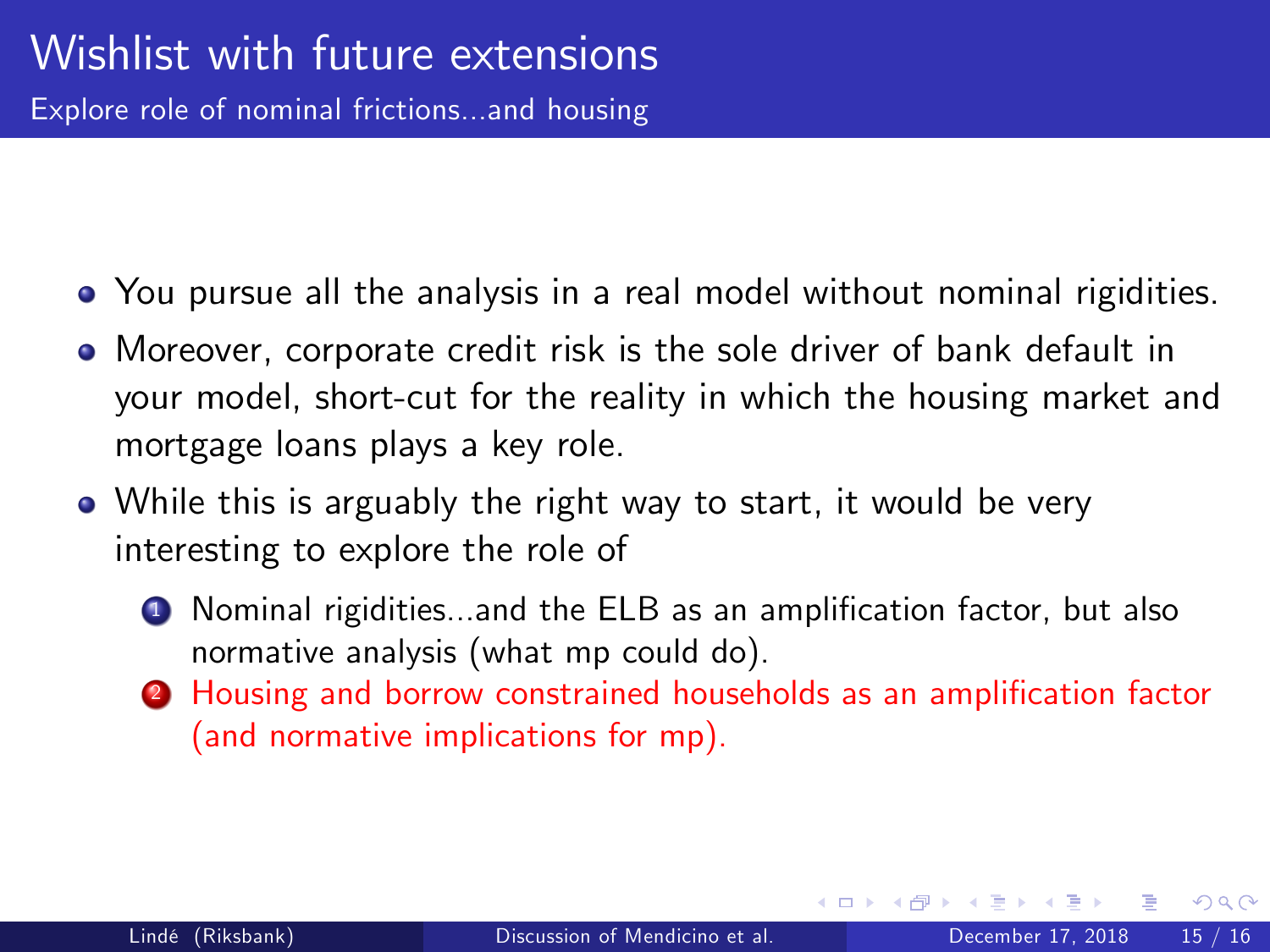• Interesting framework to think about bank capital requirements and deposit insurance.

4 D F ∢母 э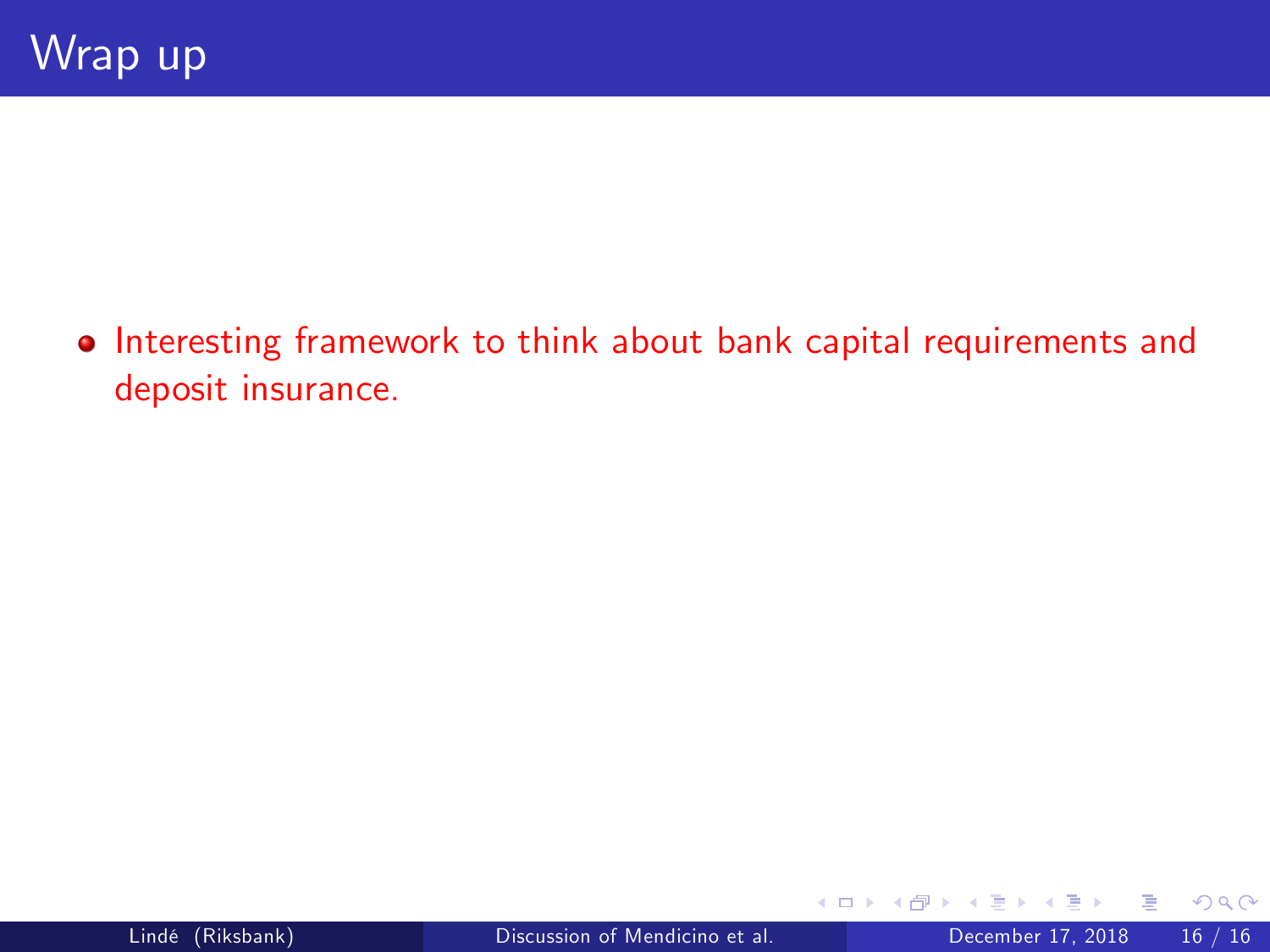- **•** Interesting framework to think about bank capital requirements and deposit insurance.
- Very ambitious paper at the frontier of modeling banks in DSGE models; provide framework that can be extended with nominal frictions and eventually deserve an important place at the policy table.